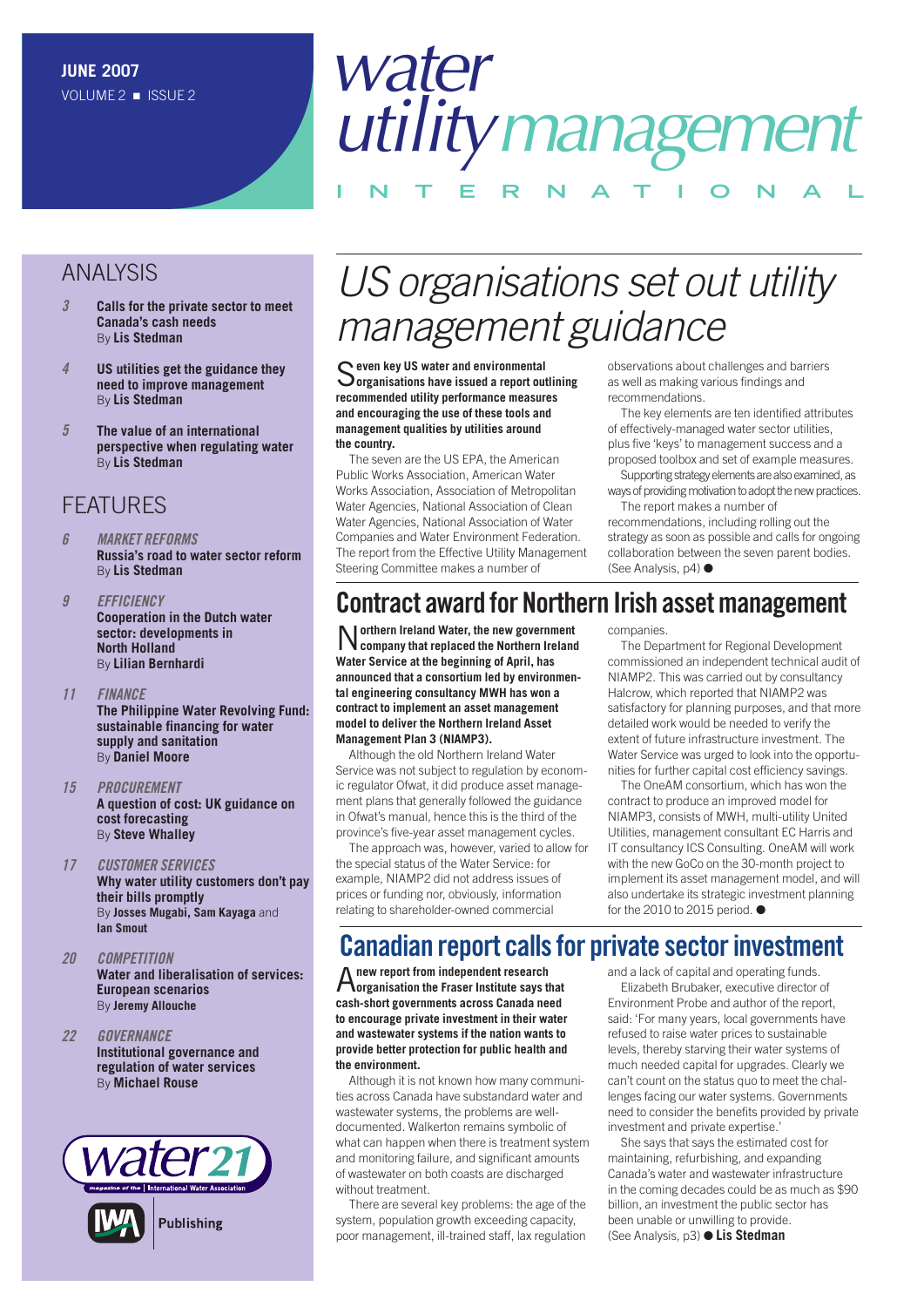

#### EDITORIAL

**Editor / Associate Publisher** Keith Hayward khayward@iwap.co.uk

**Publishing Assistant** Oisin Sands osands@iwap.co.uk

**Water Utility Management International focuses on the needs and interests of senior water utility managers. The aim is to provide those heading water and wastewater utilities with an international reference point on the strategic issues affecting their organisations. Water Utility Management International will also be of value to consultants and others following developments in this area.**

**Presented in a newsletter format, Water Utility Management International contains news, interviews, and in-depth briefings on topical issues. Other articles take an executive briefing approach or be based on landmark case studies. Regular themes for articles include financing, investment, regulation and personnel matters. There is also be a central theme of achieving efficiency in water utilities, encompassing topics such as benchmarking, billing, tariffs, IT and service standards.**

**For more information, visit:**

www.iwaponline.com/wumi/default.htm

#### PUBLISHING

#### **Publisher** Michael Dunn

Water Utility Management International is published four times a year (March, June, September, December) by IWA Publishing. Statements made do not represent the views of the International Water Association or its Governing Board.

#### **IWA Publishing**

**Alliance House, 12, Caxton Street, London SW1H 0QS, UK** Tel: +44 (0)20 7654 5500 Fax: +44 (0)20 7654 5555 Email: publications@iwap.co.uk Web: www.iwapublishing.com

#### **SUBSCRIPTIONS**

Water Utility Management International is available as either a print or an online subscription.

2007 price (4 issues): £165 / €249 / \$329 (IWA members: £150 / €225 / \$299)

**Contact** Portland Customer Services Commerce Way, Colchester CO2 8HP, UK Fax: +44 (0)1206 799331 Email: sales@portlandpress.com

**Or visit:** www.iwaponline.com/ wumi/default.htm

**Design & print** Original design: John Berbuto Layout: David Parry Printed by Ashford Overload, UK

ISSN (print) 1747-7751 ISSN (online) 1747-776X

© IWA Publishing 2007

## **UK regulator makes international performance comparison**

E**conomic regulator Ofwat's 2007 international comparison of water and sewerage service report has found that the UK companies generally compare well with counterparts from across the world.**

The regulator noted: 'Where we can make comparisons of customer service the England and Wales companies perform well at a cost to customers and a level of efficiency that appears comparable to elsewhere.

'The statistics on water use and leakage in the recent drought in the south-east of England are also

#### **News**

**NEWS**

#### **EUROPE: Italy withdraws support for PPIAF**

Italy has withdrawn its support for the World Bank's Public-Private Infrastructure Advisory Facility – PPIAF – saying that the 'negative consequences' of the system need to be examined. PPIAF sponsors a range of water and sanitation infrastructure projects in developing countries through involving the private sector. The European Commission and France, Germany, the Netherlands, Sweden and the UK still contribute funds to PPIAF.

#### **Business**

#### **MEXICO: Earth Tech jv wins wastewater DBFO**

An Earth Tech joint venture has been awarded a \$32.8 million contract to design, build, finance and operate a wastewater treatment facility in Querétaro, Mexico. Earth Tech and jv partner Servicios de Agua Trident, a subsidiary of Mitsui, were awarded the 20-year contract by the Querétaro State Water Commission.

#### **MIDDLE EAST: UAE preferred bidder announced**

Biwater and two Gulf-based partners, Kuwait's Mohammed Abdulmohsin Kharafi & Sons and Abu Dhabi-based Al Qudra Holding, have been named as preferred bidders for a \$544.7 million contract to build wastewater treatment works in the UAE. The preferred bidder will take a 40% stake in a sewage company that will be set up, with the rest held by Abu Dhabi Water and Electricity Authority.

#### **QATAR: Doha programme management award**

US-based engineering company CDM, in association with Kuwait-based KEO International Consultants, is to provide programme management services for the design, construction, and commissioning of a \$1.35 billion wastewater collection, treatment, and reuse project for the Public Works Authority of the city of Doha, Qatar.

#### **CHINA: Veolia win in Haikou**

Veolia Water has just won its 23rd major contract in China, for the complete management of the drinking water service and the operation of a wastewater treatment plant in the leading economic city of Haikou, the capital of one of China's top tourist destinations, on the Island of Hainan, South China. The 30-year contract was signed with the Haikou Water Group who launched an international tender for the acquisition of 49% of the Haikou First Water Co. Ltd, which assures the total management of the drinking water service to 800,000 inhabitants in the area.

interesting. Our consumption figures lie in the middle of the range of European comparators (where, unlike in England and Wales, universal metering is typical).

The report found that average leakage rates are also among the typical range of performance seen in Northern Europe. It notes: 'We find that very low leakage is generally explained by external factors and where England and Wales companies operate in comparable conditions they have similar low levels of leakage.' (See Analysis, p5) ●

#### **SWEDEN: Award for Singapore's PUB**

This year's Stockholm Industry Water Award has been awarded to PUB, Singapore's national water agency, for its holistic approach to water resources management in a challenging urban island environment. PUB's holistic approach has resulted in a lower dependence on external water sources by diversification of water sources, including water re-use, desalination, stormwater storage in new water storages and supply of very high quality recycled water to industry with some internal reuse of this supply.

#### **Loans and tenders**

#### **AFRICA: Bank involvement in pan-African fund**

The African Development Bank (AfDB) has teamed up with major African investors to generate up to an initial \$450 million to finance a pan-African infrastructure development fund, a private equity fund that will invest in infrastructure projects in the energy, transport, ICT, water and sanitation sectors.

#### **CAMEROON: World Bank provides credit for low-income infrastructure project**

The World Bank has provided an IDA credit of \$80 million to Cameroon to increase access by the urban population, particularly in low-income settlements, to basic infrastructure and services, including water supplies. The project will also support water sector reforms, in particular implementation of public-private partnerships and rehabilitation of urban water facilities.

#### **INDIA: ADB agrees loan for basic services in Jammu and Kashmir**

The ADB is providing \$300 million to support an investment programme requested by the Indian government to help improve the delivery of basic services in the state of Jammu and Kashmir. The programme will expand water supply, sanitation, waste management, urban transport, and other municipal works.

#### **TATARSTAN: EBRD lends funds to reduce wastewater discharges to Volga**

The European Bank for Reconstruction and Development has lent 350 million roubles (\$13.5 million) to reduce the discharge of untreated sewage into the Volga River by Kazan, the capital of the republic of Tatarstan, which is Russia's seventh biggest city with a population of 1.1 million. The 10 year loan to Kazan Vodokanal, the city's wholly-owned water and wastewater management utility, will finance the rehabilitation of the city's main wastewater treatment plant.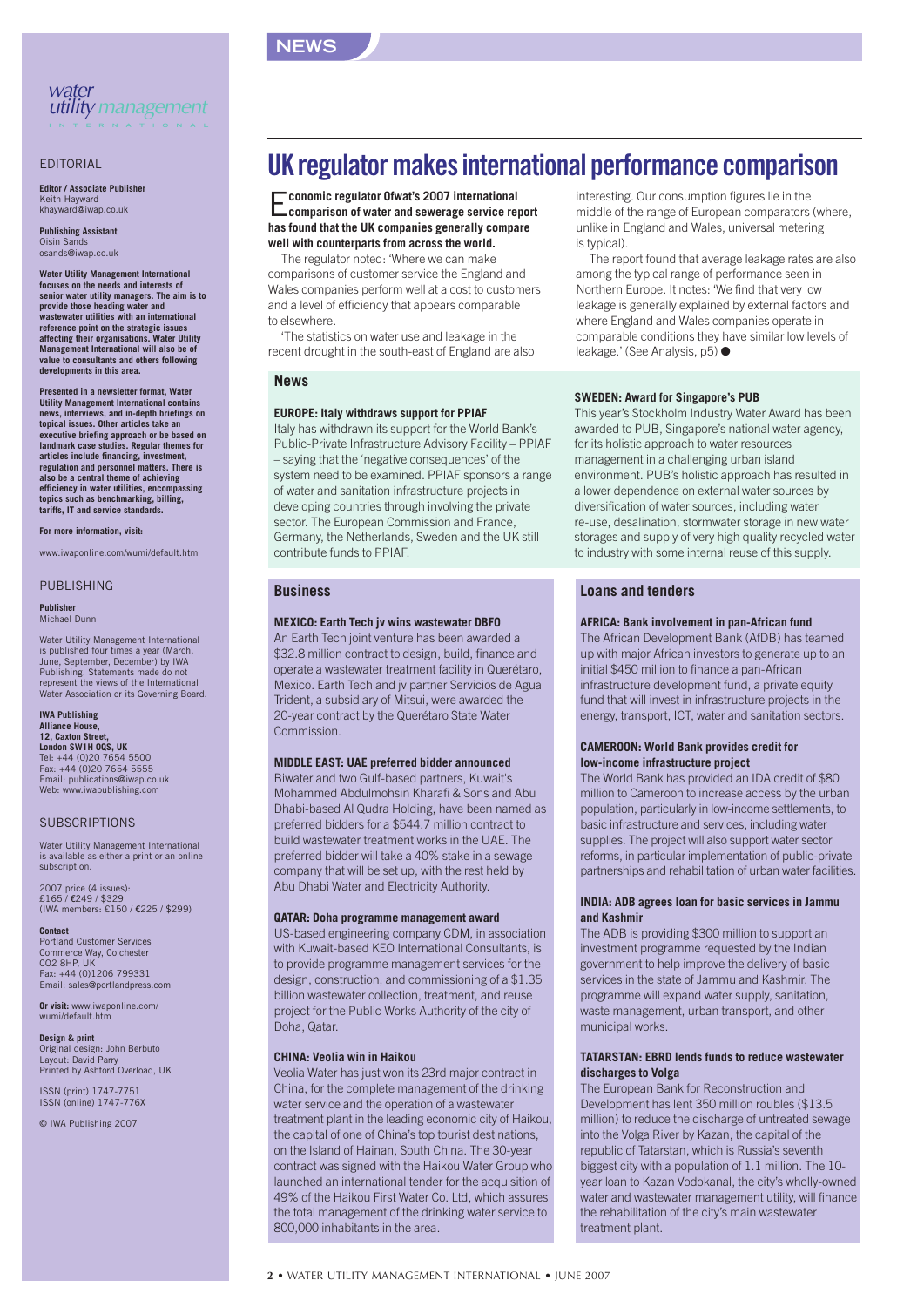## <span id="page-2-0"></span>Calls for the private sector to meet Canada's cash needs

A new report calls for greater involvement of the private sector in Canada's water sector. **LIS STEDMAN** reports.

#### A**new report from independent public policy research organisation the Fraser Institute says that cash-short governments across Canada need to encourage private investment in their water and wastewater systems if the nation wants to provide better protection for public health and the environment.**

The country's water and wastewater utilities face severe challenges, the report warns: although the full extent of the problem is not known, Canada has suffered a number of high profile water pollution problems, notably the Walkerton tragedy and the more recent Kashechewan incident.

Most of Canada's water and wastewater utilities are publicly owned, operated, financed and regulated. However, there are serious issues: statistics show that 47% of municipal wastewater in Atlantic Canada was discharged without treatment, and on the Pacific coast, almost 85% of wastewater was discharged with only primary treatment or, in some cases, just screening.

There are several key problems, the report finds: old systems at the end of their useful lives, systems too small to meet the needs of growing populations, poor management and ill-trained staff, lax regulation and a lack of capital and operating funds.

Elizabeth Brubaker, executive director of Environment Probe and author of the report, says the estimated cost for maintaining, refurbishing and expanding Canada's water and wastewater infrastructure in the coming decades could be as much as \$90 billion, which the public sector is unwilling or unable to provide.

By encouraging private investment, the reasoning goes, private capital would be injected, public funds would be freed for other purposes and financial risks would be transferred from the public to the private sector, and the funds would be likely to be used more efficiently.

The report notes: 'Private firms can bring to water utilities a great deal of expertise. Several large international water companies have more than a century of experience. They invest hundreds of millions a year in research and development. They have thousands of specialised employees, whose skills can be

harnessed to solve local problems.'

Although Canada's experience with privately-funded water infrastructure is limited, those projects in existence have been deemed a success including Moncton in New Brunswick, where USF Canada built a filtration plant for at least 25% less than the city had planned to spend.

Walkerton itself and the surrounding municipality recently concluded a fixed-fee O&M service agreement with Veolia Water Canada. The report adds: 'Private service providers have numerous incentives to construct and operate systems effectively and efficiently. Facility owners can build incentives into operating agreements, structuring contracts to reward

to the contractor responsibility for operation and capital investment, creating incentives to reduce long-term total costs and enhance accountability.

The report also suggests that the Federal government has a significant role to play by encouraging private sector involvement in oversight of Canada's worst-run water facilities, those on First Nation reserves. The report notes: 'The government is sensitive to native communities' desires to determine for themselves how best to solve their widespread water and wastewater problems. However, discretion in moving towards locally-appropriate solutions must not come at the expense of health and safety.'

#### **Government-run systems are often 'paralysed by conflicts of interest that prevent effective regulation.'**

good performance and to penalise bad performance.

'Competition for contracts and their renewal also motivates bidders and operators to perform well and to continually discover and implement cost-effective alternatives.'

The report goes on to note that private operators are 'inherently more accountable than public operators', saying government-run systems are often 'paralysed by conflicts of interest that prevent effective regulation.'

Distancing the operator from the regulator, the report argues, enables governments to focus on regulation. Private operators' legal liability makes them accountable to the public and enforceable contracts with specific performance criteria make them accountable to municipalities. The market itself provides accountability, in that a poorly-performing company cannot increase its shareholder returns or market share, and risks being put out of business.

Despite the advantages, partnering with a private firm will not automatically solve a community's water problems, the report warns. Municipalities can get the best results by entering into long-term concessions that assign

**The report, 'Water and wastewater treatment in Canada: tapping into privatesector capital, expertise, and efficiences', is available at www.fraserinstitute.ca.** 

If health and safety are at immediate risk, the Federal government should be prepared to intervene and appoint an expert operator to provide safe water until the community can do so itself, the report adds.

Across Canada, the federal government can do much more, the report suggests: educate decisionmakers and the public about the benefits of private involvement, and help develop models for the effective economic regulation of water and wastewater services. It can also enforce existing health and environmental standards, prompting municipalities to seek assistance from those with greater expertise and ensuring that those providing that expertise perform satisfactorily.

The report also suggests that the Federal government can ensure the success of any privatisations that do occur, by helping municipalities to avoid bungling the contract process. It can achieve this by ensuring that these are drafted and implemented in ways that protect the long-term interests of municipalities, workers, consumers and investors, and by generally helping municipalities to navigate the privatisation process. ●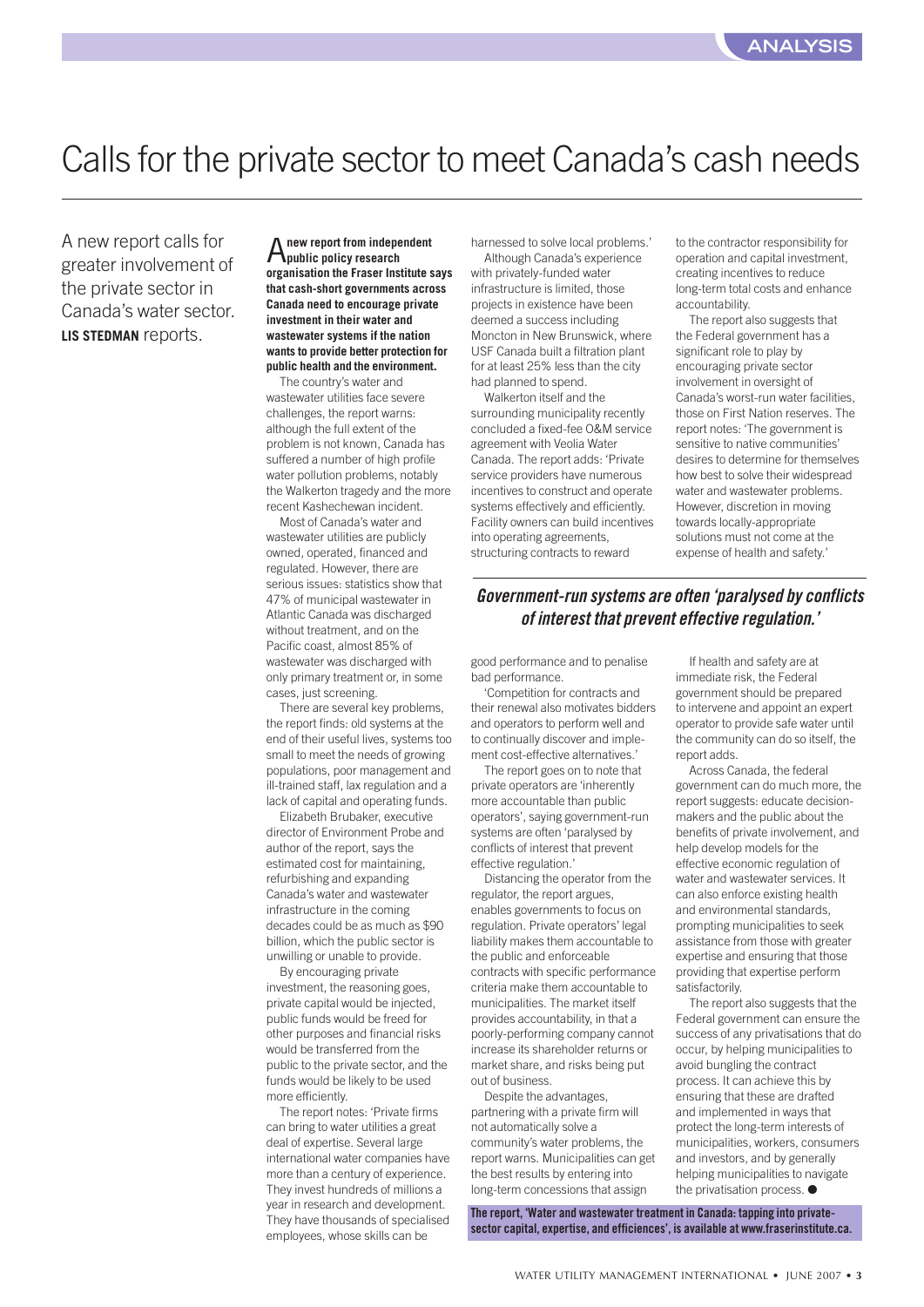## <span id="page-3-0"></span>US utilities get the guidance they need to improve management

Leading water sector organisations in the US have provided utilities with guidance and tools to help them improve their management. **LIS STEDMAN** summarises the key messages.

#### S**ix national US water associations and the US EPA have issued a report outlining recommended utility performance measures and encouraging the use of these tools and management qualities by utilities around the country.**

The EPA and the American Public Works Association, American Water Works Association, Association of Metropolitan Water Agencies, National Association of Clean Water Agencies, National Association of Water Companies and Water Environment Federation have produced the new document, entitled 'Findings and recommendations for a water utility sector management strategy'. These associations, with about 80,000 members, represent some of the largest utilities in the country.

The report is the final output from the Effective Utility Management Steering Committee to its parent group, and is the result of a statement of intent created last May between the seven to 'formalise a collaborative effort among the signatory organisations in order to promote effective utility management'.

#### **One consistent theme was the difficulty of generating and sustaining support for a governing body and the community at large for enhanced management efforts.**

One general finding is that water utilities across the US face common challenges such as rising costs, regulatory requirements, funding cuts and ageing infrastructure, and that they needed to focus attention on these problem areas to deliver quality products and services and sustain community support.

The Committee also looked into the barriers that can inhibit improved utility management, where efforts should be targeted. One consistent theme was the difficulty of generating and sustaining support for a governing body and the community at large for enhanced management efforts. Utility managers struggle to convey the value of their services, the report notes, and there is an 'if it ain't broke why fix it' mentality in many organisations.

In that context, a number of findings and recommendations were made, and ten attributes of effectively-managed water sector utilities identified. The outcomes

are intended to help utilities manage progress in daily operations, infrastructure and overall performance through a common management framework.

The ten attributes provide a reference point for improving performance. They are:

- product quality
- customer satisfaction
- employee and leadership development
- financial viability
- operational optimisation
- infrastructure stability
- operational resilience
- community sustainability
- water resource adequacy
- stakeholder understanding and support

Complementing these, the Steering Committee also identified five 'keys to management success' as consistently-used management approaches and systems that have been shown to engender utility management success. These will provide a framework for using the attributes and example measures, also outlined. The keys are:

- leadership (key throughout the management improvement cycle)
- strategic business planning
- organisational approaches, such as participatory culture and change management processes
- measurement
- a continual improvement management framework

The Committee recommends that the sector adopt and utilise the ten attributes and that the collaborating organisations explicitly reference the 'keys' in sector efforts to promote the Attributes and enable effective management.

Measurement is seen as particularly critical. The Committee identified a set of high-level example water utility measures but does, however, note that these 'are not, however, equivalent to a utility measurement programme: they are high-level, illustrative examples and are not presented with enough information for "off the shelf" use.'

The Committee recommended including a set of example measures, related to the Attributes in the sector strategy. These could be based on or the same as those

**To obtain the report, visit www.epa.gov/ogwdw/waterinfrastructure/.** 

that the Committee identified. Either way, it is seen as important that the measures are accompanied by a preamble that includes the sorts of caveats and considerations identified in the report.

It also asked for a set of example measures to be circulated to a broader sector audience as soon as possible, and for a longer-term effort to be initiated to establish a programme to support a 'cohesive set of targeted, generally applicable, individual water sector utility measures'. The idea is to provide utilities with a robust measuring system to gauge and improve their internal operational and managerial practices and for communicating with external audiences.

Tools are also seen as vital and many utilities would benefit from a 'helping hand' to guide them to useful resources that address their management needs, particularly in the context of the Attributes. Resources were identified as the starting point for developing a 'resource toolbox' and the Committee considered options for its scope, structure and format although it notes there is currently no funding or concrete plan for this.

It recommends that its parent bodies pursue this avenue, and that a toolbox, even in an interim form, be made available to a wider audience as soon as possible. The Committee also urged that the toolbox allow for resource crossreferencing and categorisation with, if possible, some sort of interactive functionality.

A set of supporting strategy elements was also explored. These are designed to create incentives for and reduce barriers to adopting management practices that would lead to Attribute-related improvements. The other elements of the approach focus on informing and enabling change, whereas the strategy elements focus on providing extra motivation. The Committee also

recommends rolling out the sector strategy as soon as possible and providing a brief, standalone primer for water sector utility managers. It also urges that its parent bodies continue to collaborate and asks for a continual improvement approach to implementation to be taken. ●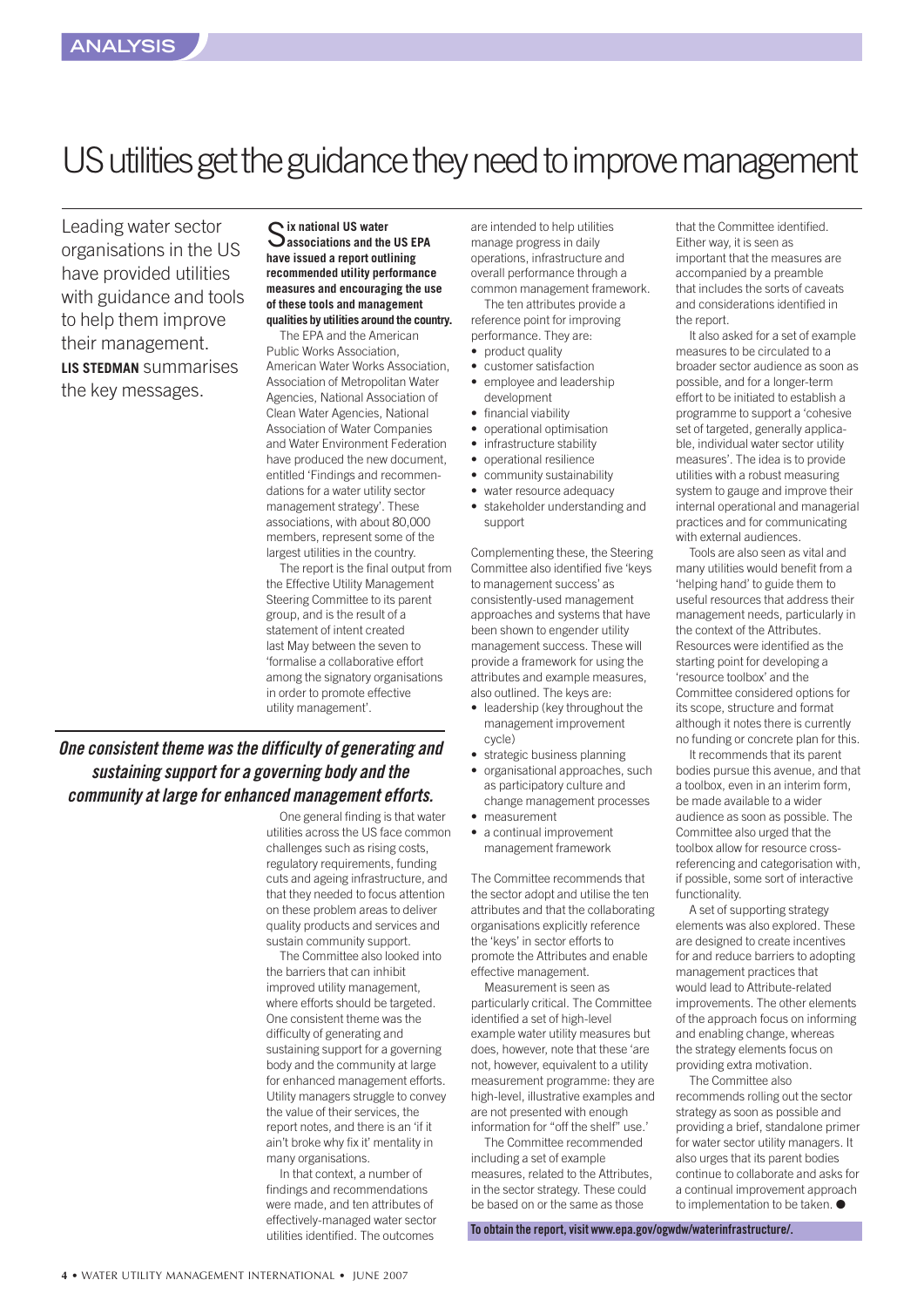# <span id="page-4-0"></span>The value of an international perspective when regulating water

Water sector regulation in England and Wales is based on comparing the performances of water companies. The regulator also sets this process in a wider context by comparing these performances with international practice. **LIS STEDMAN** reviews the findings of the latest comparison.

E**conomic regulator Ofwat has benchmarked the water companies of England and Wales with enterprises from Scotland, the 6-cities benchmarking group in Scandinavia, the US, Northern Ireland, The Netherlands, Portugal, Canada and Australia, and included information from other countries where it was available, in an effort to expand comparative competition beyond its native shores.** 

The regulator notes that the unique scale and structure of the companies in England and Wales made benchmarking difficult. To make comparisons easier, it concentrated on enterprises that to an extent had a distinct corporate identity and independence rather than being consolidated within local government.

Ofwat looked at a number of areas: customer bills; customer service levels; water quality and environmental performance; water delivered, leakage and water efficiency; unit costs and relative efficiency; network activity and financial performance.

Meter penetration was found to be a key difference, as in most countries apart from the UK it is nearly universal. Metering has benefits – it allows more accurate measurement of leakage and enables tariff structuring, but has associated operating costs.

On billing, the report finds that England and Wales are 'not out of step' with other countries, with a trend for increasing prices being repeated across Europe, though generally at a slightly lower rate.

The report adds: 'The two main exceptions to this are in Germany where prices are rising more slowly, partly because large scale investment has already taken place, and in Spain where prices are rising much more steeply.'

Many factors influence bills: lower costs in Sweden reflect the fact that companies are not allowed to make a profit from water, and consumption levels are also lower.

Water in Italy is relatively cheap because of low levels of investment in infrastructure compared with other European countries, and

ongoing water price subsidies. Higher prices in Berlin reflect the high level of investment in infrastructure to improve the network and the need to meet demanding quality standards. Water in the US is relatively cheap compared to Europe, the report adds. This may be because municipalities can access tax-exempt finance, younger networks and weaker environmental regulation that reduces the incentive to invest.

On customer service, generally Ofwat notes: 'Where it is available, it can give comfort to both the regulator and the customer that companies, in the absence of full competition, provide an appropriate service.'

Only Scotland provides a parallel data comparison, though. For this measure, England and Wales were found to significantly outperform their northern neighbour. Few companies collect customer service data in the detail that is required in England and Wales – the US, for instance, collects none.

On water quality, an increasing trend to treat sewage to tertiary level was found, with some countries treating all or most of their wastewater to this standard, including Australia. For compliance with the Bathing Water Directive, England and Wales have one of the highest rates of compliance in the EU, behind only Greece and Spain.

On water delivered, leakage and water efficiency, the different definitions for water balance components and the lack of metering in England and Wales were found to make direct comparison difficult.

Water saving campaigns and initiatives have helped Denmark, Australia, Germany and Helsinki to significantly reduce per capita water consumption. Drought has achieved a gradual reduction in use in Australia. Ofwat praises the initiatives in England and Wales, and Waterwise information suggests consumption there is within the

**The report, 'International comparison of water and sewerage service 2007 report', can be obtained at www.ofwat.gov.uk.**

middle range and lower than France, Sweden and Norway in Europe, with the highest use countries being the US, Canada, Australia and Japan.

On leakage Ofwat notes that 'robust information…can be difficult to find outside England and Wales'. The Netherlands and Copenhagen report very low levels of leakage, whereas Scottish Water's is considerably higher than the range found in England and Wales.

Dutch companies' low rates are explained by several factors including low operating pressures due to the flat terrain and a newer post-war infrastructure. Australian leakage is similar to England and Wales but US companies appear to have higher levels, particularly in larger systems.

For water service unit costs, on a per-property basis total costs are broadly similar in Australia, The Netherlands, England and Wales. Four members of the 6-city group and one or two others report costs 'notably below' and US companies report very high per-property costs.

Comparisons of volumetric unit costs suggests the 6-cities group, Australian companies and many US companies provide water and sewerage services at a lower cost than England and Wales, whereas costs in The Netherlands are higher. With costs adjusted to remove currency fluctuation effects, England and Wales do better compared to Australia.

On network activity, England and Wales compare to the 6-cities group and have higher water main activity rates than Australia. England and Wales companies have a lower long-term burst rate than Australian companies but a higher rate than the 6-cities group.

On financial performance, indicators appear broadly similar across countries though individual companies vary significantly. Accounting practices and assumptions are likely to distort the comparison process. ●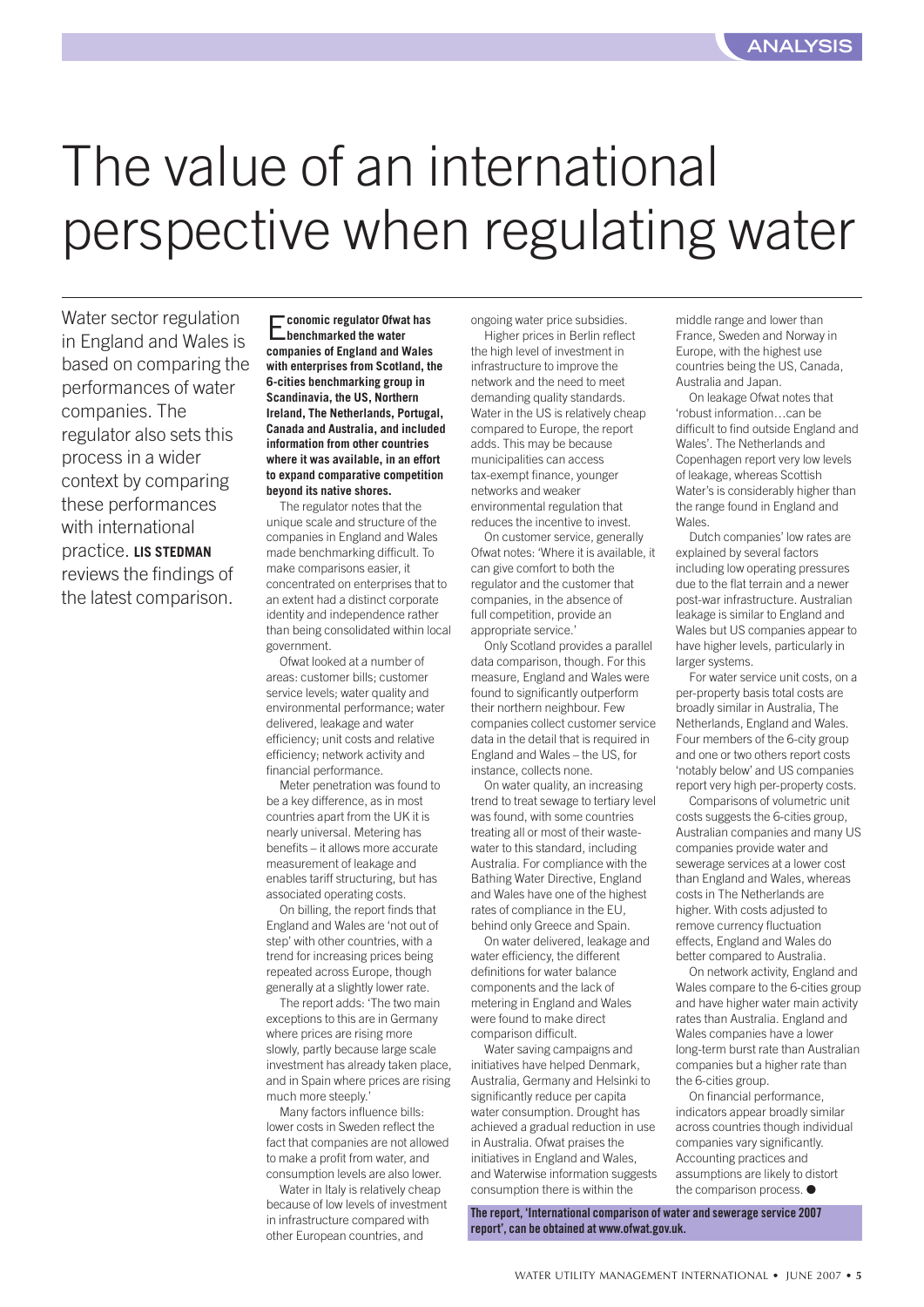# <span id="page-5-0"></span>**Russia's road to water sector reform**

The Russian Federation has set a course for implementing major changes to its water sector, including greater involvement of the private sector. **LIS STEDMAN** outlines developments as set out in a new report on the Russian water sector.

T**he Russian Federation is going through a complex period of upheaval as it moves into the capitalist free market after rejecting the socialist economic model. Since the dawn of glasnost in the 1980s, the amount of reform has been extraordinary – not least that relating to the Federation's water and wastewater utilities, or Vodokanals.**

A new report from IWA Publishing by Sergey Ivanov, Sergey Sivayev and Ella Shalukhina looks in depth at the changes in Russia's water industry. Notably, the various models for change adopted and the ways in which the authorities have reacted to the pressure for change have differed radically from city to city, area to area.

This is not surprising, as Russia is the world's biggest state, and one of the most diverse both geographically and socially. Its land area is a massive 17M.km<sup>2</sup> and it borders countries as far apart geographically as Norway, Korea and China. With a population of 143 million at the beginning of 2006, over 100 national and ethnic groups and over 1100 cities, the scale of the task of reform has been, and continues

to be, huge.

The reforms began with government moves to increase the attractiveness of the water and wastewater sector to investors. Key ambitions were the reconstruction of ageing infrastructure; increasing operational efficiency, economic

**At a federal level, the aim has been to initiate changes in the pattern of ownership to facilitate acceptance of effective corporate management methods in the municipal water and wastewater sector.**

soundness and customer service levels; ensuring that regulation and economic independence worked in harmony; as well as optimising assets.

There are a number of challenges that the government has had to face along the path to reform. Most importantly, the government sought to change the patterns of ownership of the Vodokanals, But the obstacles are considerable: for instance, unreformed Vodokanals do not work directly with their domestic customers, with

#### **Utility management challenges**

An OECD report on private involvement in the sector noted that 'Unfortunately, the majority of Municipality administrations in Russia have had a shortage of qualified personnel for quite a long time. Participants in the review specified this as a problem. As a result private sector engagement in the supply of public services is a political decision in most cases, in which importance is placed on random and subjective factors.

'At the same time contractual relationships between municipal governments and private operators mainly appear to be agreements of intent rather than full contracts to delegate management. It is necessary to note that private initiative involvement on the basis of management contracts that do not impose major responsibilities on the private sector still provides a remarkable improvement within a short period (one to two years). The arrival of "private owners" leads to an improvement in performance (a reduction in the incident rate and water losses) and the financial state of the Vodokanals.'

payments in many cases being collected by the local government's Municipal Services division, which acts as an intermediary. Under this system it is practically impossible to recoup unpaid debts, which has driven some Vodokanals into bankruptcy.

Funds from water and wastewater payments also get diverted to other municipal causes and there is a complicated system of cross-subsidy, with industrial users paying more to ensure domestic consumers pay less. Metering is rare, so there is no mechanism to encourage water efficiency.

Because the Vodokanals are municipal enterprises, they are also often influenced by political decisions that may run counter to water quality objectives. Another obstacle is personnel expertise – lacking a path to a senior managerial post, some Vodokanals find staff have no incentive to undertake training. These factors, combined with low tariffs (and incomes set just at break-even) as well as somewhat oblique accounting methods, have been a major disincentive to foreign private involvement.

#### **The reform process**

At a federal level, the aim has been to initiate changes in the pattern of ownership to facilitate acceptance of effective corporate management methods in the municipal water and wastewater sector. Legislative and policy changes have set up a framework to attract private sector resources and overcome many of the common problems that the industry faces.

At Vodokanal level, this has meant taking several paths: reforming the water enterprises into legallyindependent joint-stock companies, under the control of the municipal administration; or getting in private sector operators through a competitive bidding process to run the Vodokanals, with a contract setting out how to achieve a set of service level indices.

In terms of management, a formal relationship has been established between the Vodokanal and the local administration, in which the administration can set service level objectives, the enterprise is guaranteed a level of income in perpetuity and also, critically, autonomous management.

Parallel access to investment funds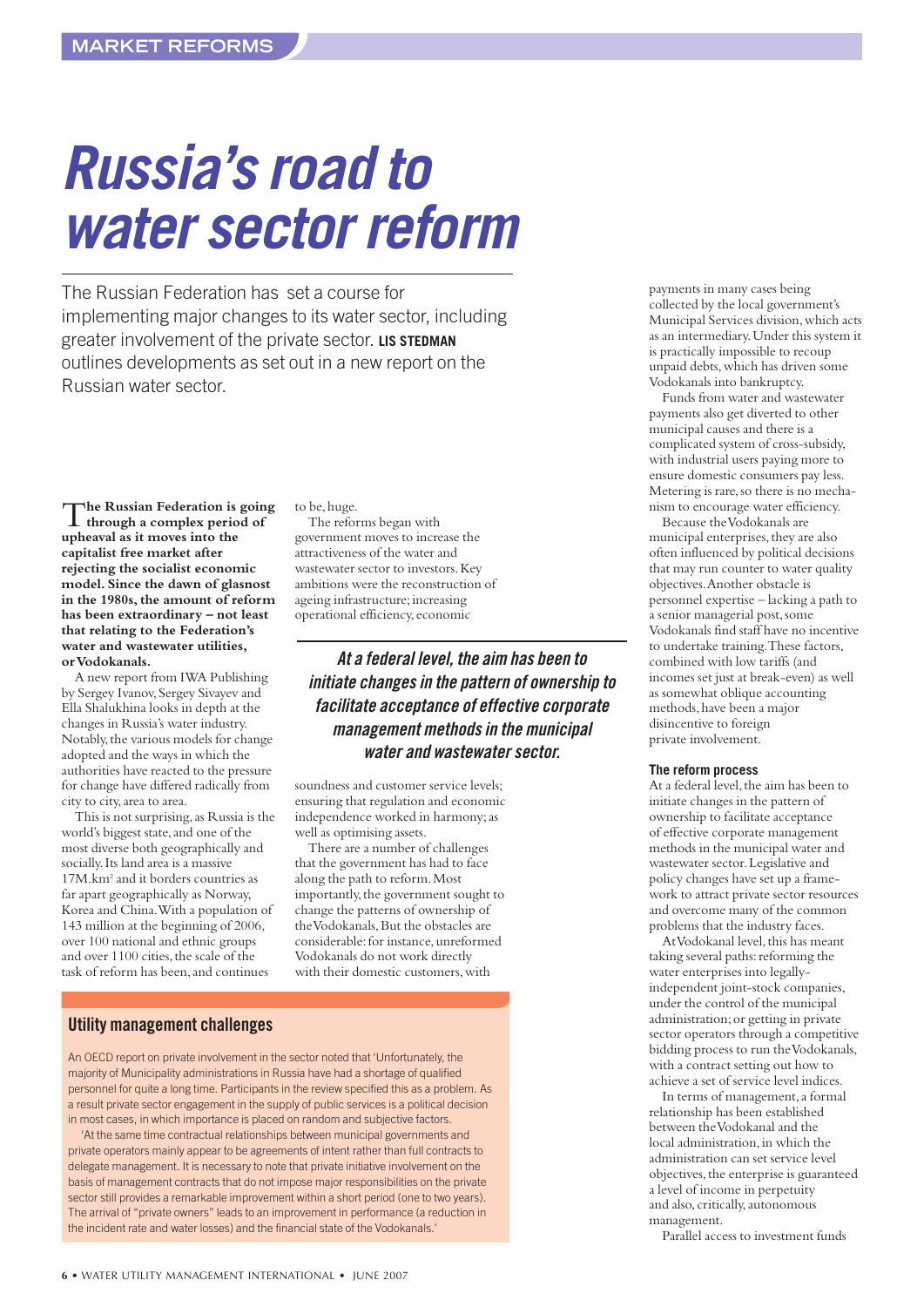from government funds and the private sector has also been ensured, to make up for the years of under-investment. The municipal authorities have had to undertake numerous reforms to ensure that it is possible to bring all of these ideals into reality.

In terms of the models that are being used, there are four main groups: those where the capital of the Vodokanal comes entirely from the municipality; those where a controlling block (50% plus one share) of stock is held by the municipality; those where the municipality holds between 25 and 50% of the shares; and those where the municipality has no shares.

Although there are no laws excluding the possibility, authorities at all levels have decided that title to infrastructure assets should remain the property of the municipalities.

The principles applied are that property used directly in operations, such as networks, facilities and process equipment will remain state property. Property for maintaining process equipment, buildings outside the boundary of the state assets and movable assets can either stay in state hands or be transferred to the private sector. And any property belonging to the water supply and sewerage systems can be transferred to the Vodokanal to manage, under a lease or concession. Other forms of private sector engagement are possible, provided they comply with federal laws.

There is an exhaustive list of which types of asset belong in which group, and also definitions of consumers (system owners or housing associations that control or manage infrastructure assets), and sub-consumers (customers) as well as the Vodokanal's rights and obligations, customer obligations and rights, tariff and payment systems, sampling regimes and a host of other regulation.

#### **The task**

The scale of the task to be undertaken is considerable: statistics show that 23% of Russia's water conduits (some 30,000km) needs to be replaced, as does 38% of the mains network and 33% of the main sewerage networks. Water losses are increasing at 5% per year on average, a trend that if not halted will see average losses exceeding 30% by 2020. The amount of investment needed varies widely depending on the district concerned, with the Southern and Volga areas requiring most investment.

#### Private operators

The prescriptive nature of the framework has not deterred the formation of private operators. In 2003 and 2004 a number of private operators working in the public utility services market for water supply and wastewater disposal were founded in Russia. These are Rossijskiye kommunalnyje sistemy, Novogor-Prikamye, Evrazijskoye vodnoye partnerstvo, and Rosvodokanal.

In 2005 Don-Yug and Don-Sever, companies with foreign capital involvement (ABB,), joined the local operators. They implement reconstruction projects for the Vodokanals in the Rostov region and the Stavropol territory.

In addition, several Vodokanals (for

**At present in Russia there is 'practically no possibility' of getting bank credits for long-term investments in municipal infrastructure without associated budget guarantees.**

> instance in Syzran, in the Ulyanovsk region and in Krasnogosk in the Moscow region among other cities) were corporatised with private sector participation.

It was estimated that by the end of last year, private operators would be providing water supply and sewerage services in cities to 15 million people (over 10% of the country's population). By 2010, it is predicted that 40 million people – 30% of the population – will be served by private operators.

To date, the private operators have mainly been involved in water and sewerage contracts for cities with populations of not less than 200,000 although it is expected that they will

expand to smaller towns in the same area as they become more secure.

#### The operators

Rossijskiye kommunalnyje sistemy (RKS) was one of the first projects in the country set up to reconstruct infrastructure management systems. It was formed in 2003 and its main task was to raise large-scale investment in the regional municipal economies.

RKS is mainly involved in shortterm (11 month lease contracts in cities with populations between 25,000 and one million, mainly combining infrastructure leases with a municipal order for repair and improvement. Contract terms provide the flow of funding. The leases have evolved to something close to a concession contract, whereby a labour contract migrates into a lease contract when the operator makes improvements from funds paid in long-term instalments by the municipal government.

The RKS approach is to found a subsidiary in the regional administrative centre. The Vodokanal property is then transferred to the municipality and liquidated, after which the subsidiary takes over the infrastructure assets in a short-term lease. After this, the subsidiary either undertakes services in its own right or creates a new legal entity, a Vodokanal.

Evrazijskoye vodnoye partnerstvo (EVP) undertakes operation and management functions and implements state-private partnership projects. It aims, by 2008, to have long-term contracts in seven to 10 cities serving

#### **New report on the Russian water sector**

Municipal water and wastewater services reform in the Russian Federation Authors: Sergey Ivanov, Sergey Sivaev and Ella Shalukhina IWA Publishing, July 2007. ISBN: 184339135X; 60pp Price: £95.00 / \$190.00 / €142.50 IWA members price: £71.25 / \$142.50 / €106.88

Russia is going through a complicated period of transforming its economy with a focus on the expansion of private sector activity. This includes reforms in the field of municipal water supply and wastewater disposal.

This report presents an analysis of the condition of the municipal water supply and wastewater systems in Russia in the early part of the 21st Century and tries to provide answers to the eternal questions: what are the causes of problems faced and what needs to be done to solve them?

The objectives of the reform of Russia's Vodokanals are described, along with the regulatory framework governing the sector, including the way tariffs are regulated. The current condition of water and wastewater infrastructure is assessed. The most prominent examples of private sector involvement to date are examined. The report concludes with a short-range forecase of developments.

The report will be of interest to those wanting to understand the transformation processes taking place in Russia in the field of municipal water supply and wastewater disposal. It will also be of value to potential investors who are looking to take advantage of the favourable investment climate created recently in the country and who are considering possible long-term investment in the management, reconstruction and development of municipal water-related infrastructure.

This title belongs to the Water21 Market Briefing Series. **For more information, visit www.iwapublishing.com**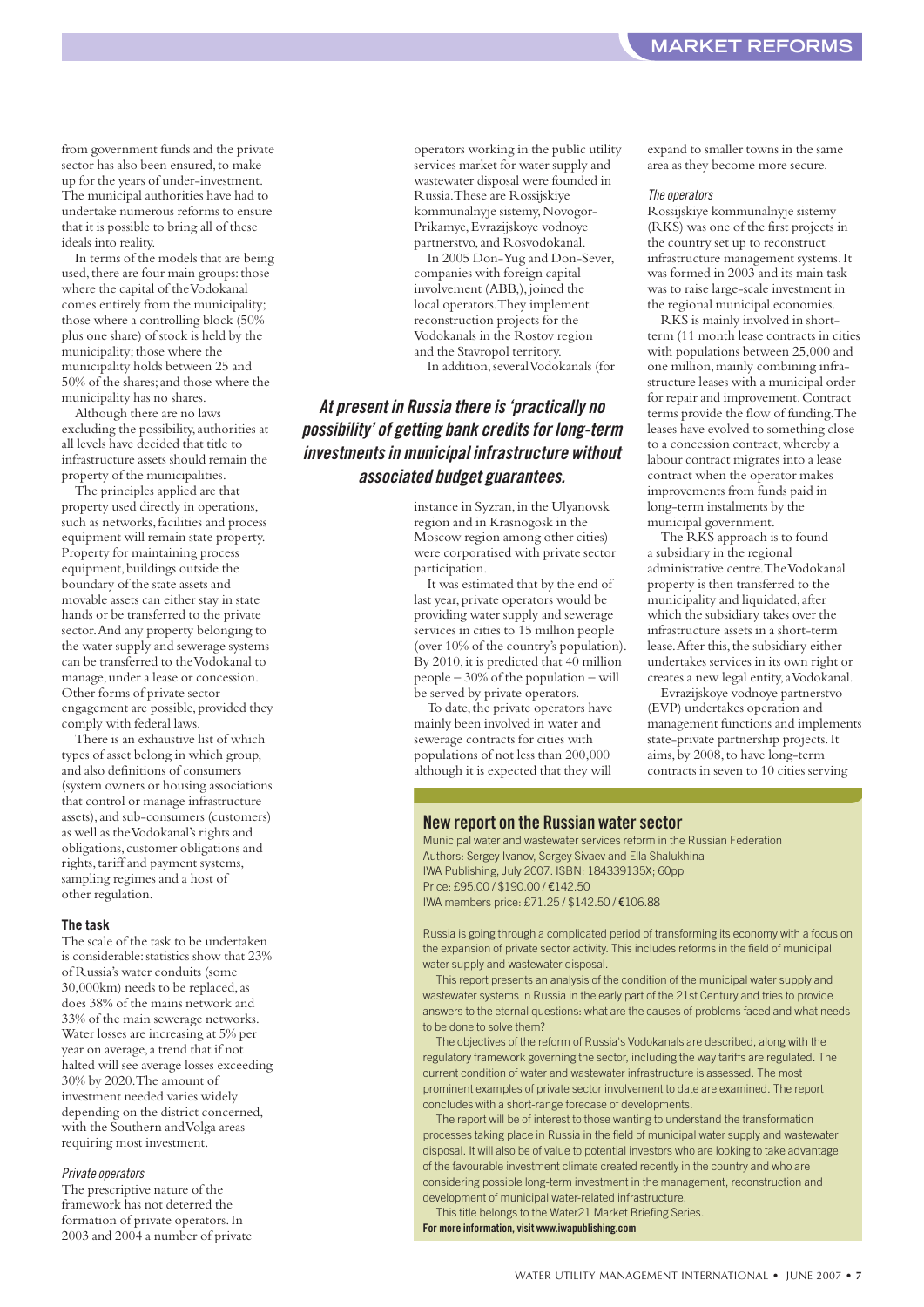five million people with a turnover of \$200 million per year.

The company was established in 2004, and now manages the Omsk and Rostov-on-Don Vodokanals.

In Omsk, EVP was awarded a contract for the long-term development of the water supply and wastewater disposal infrastructure. With the 25-year lease agreement came an investment agreement for funding for water supply and sewerage assets valued at \$17.5 million over three years to April 1, 2008. The long-term investment programme is worth around \$155 million, and to date more than \$3.9 million has been transferred for upgrading and developing the municipal water supply and sewerage systems.

In Rostov-on-Don, EVP has a management contract to run the water and wastewater systems. The Vodokanal serves over one million residents and has an annual turnover of \$30 million. Work has been funded partly through a \$10 million IBRD credit for development and repair of the water supply system, and a GEF grant to construct a nutrient removal system for the city's wastewaters, with EVP also providing funds from its own sources. Here, the city administration owns the Vodokanal but not the infrastructure assets, which were not included in the authorised capital of the joint-stock company and were transferred in the Vodokanal lease.

Novogor-Prikamye (NP) is a management company subsidiary of Novogor, which was established to implement investment projects in the Perm region's housing sector. In turn, Novogor is a subsidiary of Interros, one of the largest private-investment companies in Russia with assets worth \$10 billion under its control. NP's objective is to provide high-quality water and wastewater services at a reasonable price. The company employed Severn Trent Water International to help with its aim of aligning its performance with that of European city utilities with similar infrastructures and population sizes.

The investment programme envisages joint management of the operation, and there are plans to set up a technical council at NP involving the participation of the city administration, to work out the technical policy and organisation for the city's capital investment committee. The city approves NP's annual programme and monitors it, and if issues arise either side can suggest modifications to the planned projects. NP has to achieve efficiency measures within specified key areas, and it has to comply with an extensive list of operational and societal requirements.

Rosvodokanal (RV) was founded in

1949 and is a central repository of information on the organisation of water supply and wastewater disposal systems in Russia's cities. In 2003, it was reorganised and has become part of the Alfa-Group. It has successfully reformed a number of municipal enterprises and undertakes asset management for such enterprises, serving over two million people in cities including Orenburg, Barnaul and Orsk.

One of its arms is Rosvodokanal-Consulting (RC), which has foreign partners and provides engineering and consultancy services. RV has been involved in a number of successful long-term lease agreement projects that have helped improve numerous aspects of municipal utility systems. The projects typically begin with signing an agreement and creating a new

**Although there are many challenges ahead – not least in changing municipal mindsets and behaviours – Russia is gearing up for a major change in the way it views and operates its water and wastewater enterprises.**

company, followed by typical housekeeping tasks and development of a budget system for operational activities and a cost-optimisation programme.

These early projects have proved that significant cost savings can be made by transferring assets to private sector management. Initial operational cost reductions have been achieved by improving management efficiency and motivation rather than large, longterm infrastructure investments. Management teams have also benefited from the lessons learned from their private sector partners.

However, it is acknowledged that there are still a number of factors holding back progress. One is that at present in Russia there is 'practically no possibility' of getting bank credits for long-term investments in municipal infrastructure without associated budget guarantees. Investors are still reluctant to input significant amounts of their money into municipal infrastructure as the investment risks are seen as high, and do not increase the capitalisation of the company as the investor does not own the assets.

Another problem lies in obtaining true market values for the infrastructure assets as their costs can only be estimated and not related to any real estate market. The political risks are also extremely high, as tariffs are decided by representatives on the regulatory body. Current legislation also foresees the possibility at federal level of setting maximum water and wastewater tariffs

whatever the real investment needs. And while things remain so uncertain, it is not possible to make reliable longterm forecasts and financial models.

#### **Future plans**

The plan to 2010 is for the key Vodokanals for Moscow and St Petersburg to be corporatised with their city administrations retaining the controlling shareholding. Vodokanals in cities with populations of over 500,000 will be reorganised into a model in which the investor has the controlling shareholding either on corporatisation or within a year of this, along the lines of the French model. Engineering infrastructure will be transferred to the operator's lease on condition of an assumed annual investment of 10 to 15% of the Vodokanal's annual turnover.

In smaller cities, with populations between 200,000 and half a million, the Vodokanals will be reorganised mainly as joint-stock companies with the municipalities retaining all of the capital in their ownership, as in the German model. In some exceptional cases these enterprises will be transferred on a short term (up to five year) management contract to an investing company.

Vodokanals in cities with populations from 50,000 to 200,000 will mainly be corporatised with the municipality, leading city companies and Vodokanal management all participating in the authorised capital.

Vodokanals in cities with populations up to 50,000 will be corporatised mainly by transferring all of their engineering infrastructure into the ownership of a joint stock company, which is included in the authorised capital, and the simultaneous or subsequent transfer (sale) of shares to private investors as in England and Wales. In some rare cases the shares in such companies will remain the property of the municipality.

There is also a commitment to create a modern regulatory framework to regulate all areas of Vodokanal activity. It is anticipated that five to six national management companies will be active, each in its own geographical area. It is recognised that soon it is likely that private sector participation in Russia's water and wastewater sectors will be seen as natural. Effective regulation is viewed as the remedy for any areas of service that leave customers dissatisfied. Clearly, although there are many challenges ahead – not least in changing municipal mindsets and behaviours – Russia is gearing up for a major change in the way it views and operates its water and wastewater enterprises.  $\bullet$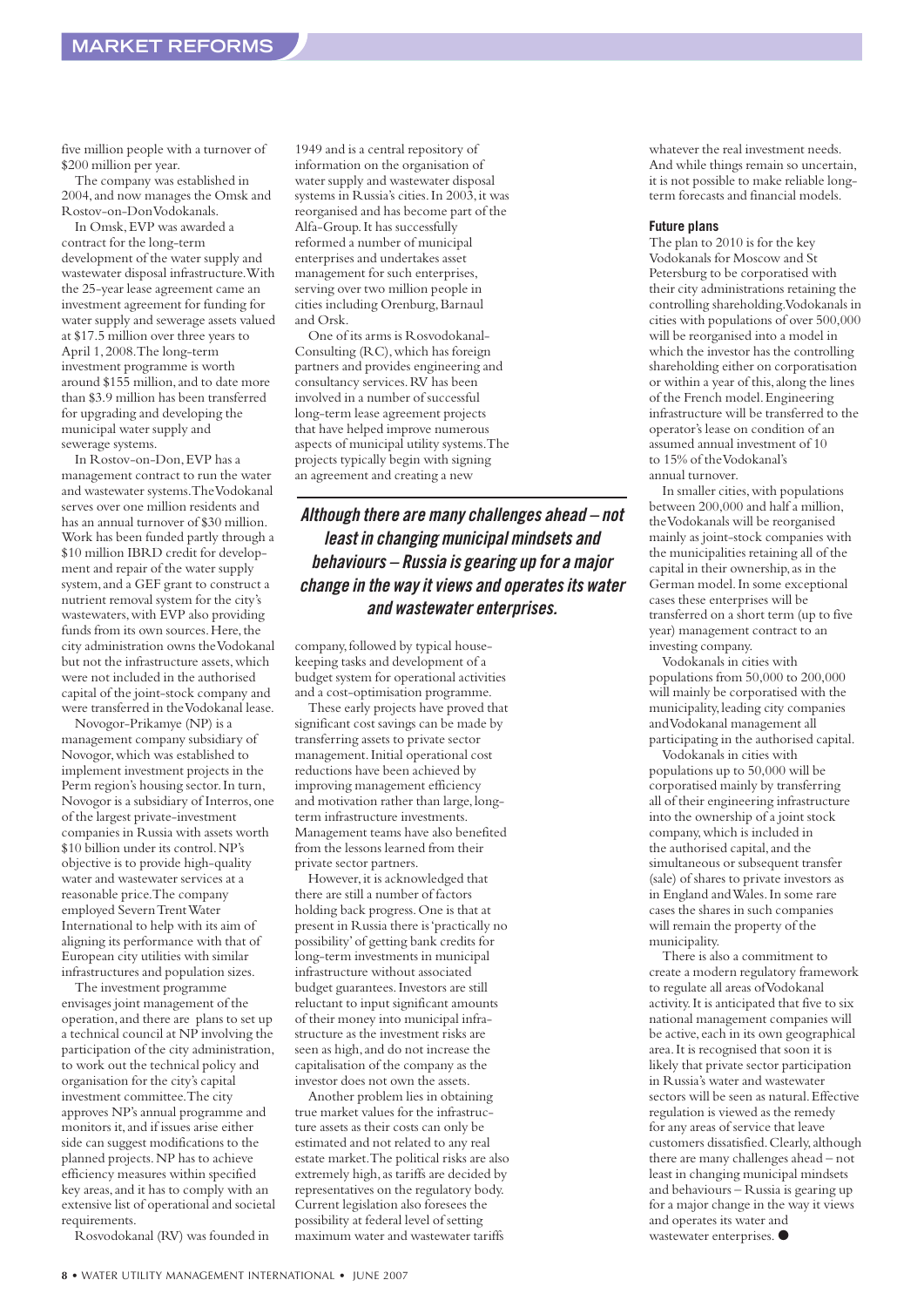# <span id="page-8-0"></span>**Cooperation in the Dutch water sector: developments in North Holland**

Government and legislative pressures are increasing the impetus for cooperation in the Dutch water sector. **LILIAN BERNHARDI** describes activities in the province of North Holland to achieve such cooperation.

P**roducing and supplying drinking water and collecting and treating effluent constitute a water supply chain made up of distinct activities. In the Dutch water supply chain, the water companies produce and supply drinking water, while the municipalities collect and dispose of effluent via the sewer system and public water boards treat effluent.**

Central government policy in The Netherlands is to increase the effectiveness and transparency of the water supply chain in the public interest. The Dutch government considers a year-on-year improvement of between 1% and 2% is feasible for the regions within and between the sectors over the coming ten years. This target is based on regional experiences, current studies, benchmarking and monitoring of water supply chain data (source: *Toekomstagenda Milieu*, a document published by the Dutch government in 2006 on the future of

environmental policy in the Netherlands). Central government has not imposed a structure or blueprint for cooperation in the water supply chain. It has been left to the regional actors to determine the details of their effectiveness and transparency objectives.

The European Union Water Framework Directive also plays a role. The efforts necessary to improve water quality as required by the Directive can be made in large measure in the water supply chain. A more effective approach will therefore be beneficial for the environment.

All stakeholders in the water supply chain recognise that significant efficiency gains are still achievable by improving cooperation between the parties involved. Cooperating in the water supply chain, organising operations differently and optimising business processes will not only reduce costs, but also result in an even higher standard of service and a better product.

#### **Waternet, a total water organisation**

A few years ago the city of Amsterdam and the 'Amstel, Gooi en Vecht' water board embedded the operation of sewers and the treatment of sewage in a single department called 'Dienst Waterbeheer en Riolering', serving the entire Greater Amsterdam conurbation. Merging these operations in 1997 produced a saving of €15 million (\$20 million) per year.

On 1 January 2006, this department and the drinking water company were merged to create Waternet (a foundation under Dutch law). This is expected to yield additional savings of €15 million (\$20 million) per year. Waternet is the first organisation in the Netherlands that accommodates the entire water cycle.

Waternet's general business conduct is controlled at arm's length by a three-man board. In 2008, residents will start receiving a single water bill through the post. The bill will itemise four charged services: drinking water, sewerage, effluent treatment and management of surface waters. It will give people a greater insight into their water charges. Other benefits of such a construction include:

- joint management of pipes
- a service-enhancing single point of contact for customers
- a joint fault repair service
- sharing of knowledge with other parties.

Another beneficial feature is the Amsterdam Coordination System (which includes 'Cocuwo', the body that coordinates the planning of public works in the city). This coordinates the management of roads and sewers.

#### **Investment requirements and the potential gains from cooperation**

There is a lot of money involved in the Dutch sewage system, with replacement values put at:

- sewerage: around €60 billion (\$80 billion)
- transport and treatment of effluent: around €10 billion (\$13.3 billion)

The extra burden from replacement is €6 billion (\$8 billion) in 10 years (2006-2015), a total of €14 billion (\$18.7 billion) to 2027.

As well as this there are the large costs for the Dutch water quality task of meeting EU Water Framework Directive requirements plus the water quantity task of creating enough water capacity. All this will lead to the burden of regular expenses.

> The Dutch drinking water sector has already improved its effectiveness significantly over the past few decades. Today's challenge mainly concerns the effluent treatment part of the chain. The sewerage system will require replacement investments totalling €<sup>10</sup> billion (\$13.3 billion) over the next ten years, for example. Municipal authorities have a duty of care for collecting effluent, while the public water boards are responsible for further transporting and treating the effluent. By working together they can achieve financial and/or environmental gains from which the public and business community also stand to benefit.

#### **Developments in North Holland province**

North Holland province consists of 61 municipalities (which are members of 'Vereniging van Noord-Hollandse Gemeenten', the association of the province's municipalities), three water boards ('Hoogheemraadschap Hollands Noorderkwartier', 'Hoogheemraadschap van Rijnland' and 'Hoogheemraadschap Amstel, Gooi en Vecht') and two drinking water companies ('Waternet', and 'PWN waterleidingbedrijf Noord-Holland').

North Holland province already has many good cooperative initiatives. Waternet is the first water cycle company in the Netherlands to combine water management duties with drinking water, sewerage and effluent treatment operations (see box 'Waternet, a total water organisation'). The joint approach that the water boards and municipalities adopted to cleaning up effluent discharges in rural areas has served as a model for numerous similar initiatives elsewhere in the Netherlands. And cooperation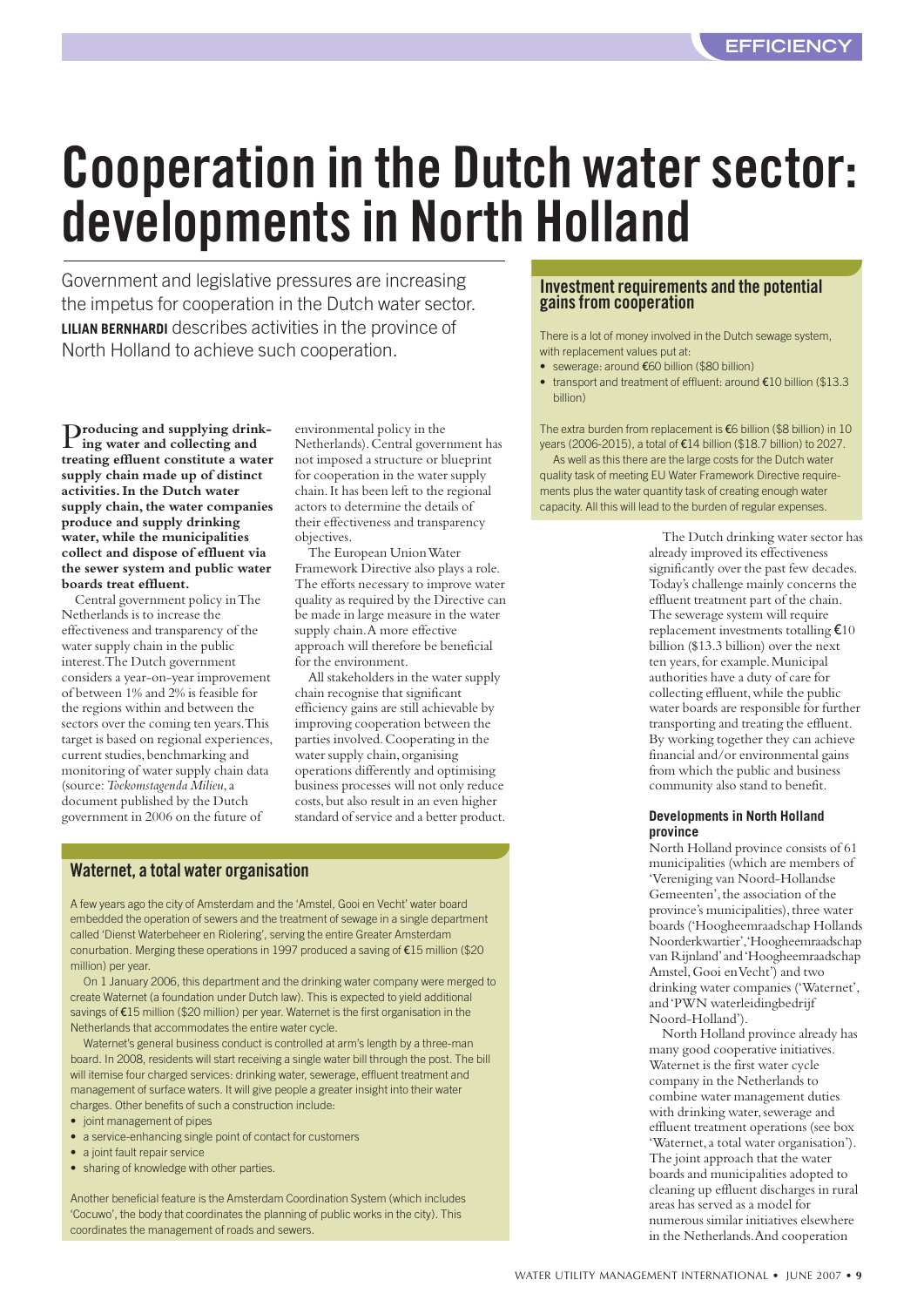#### **Cooperating successfully in Noordkop**

Over the past few years the Hollands Noorderkwartier water board has established cooperation with nine municipalities in Noordkop, an area in the north of North Holland province. Fruitful optimisation studies have been completed and a project has been launched to build individual effluent treatment plants in outlying areas. The water board is responsible for their construction, management and maintenance.

These initiatives triggered fine-tuning of investments and collective operation between the municipalities and water board, not only about the care for the sewerage system but also the rest of the water chain.

Cooperation has been taking place in Noordkop for five years. This focuses on such matters as the joint outsourcing of operational work, the studying and reporting of disconnections, the joint establishment of monitoring systems, and the harmonisation of policy with a view to joint action. This approach has produced benefits: external costs and hours worked at the participating organisations are now divided according to predefined arrangements. A steering committee made up of representatives of all ten parties issues work instructions to two working groups that address maintenance, management and the maintenance of knowledge. Dealing substantively with other water tasks has created sufficient challenge and perspective for continuing the cooperation.

between municipal authorities enables joint calls for tenders for the maintenance of sewerage systems (see box 'Cooperating successfully in Noordkop ').

There are also examples of cooperation in the field of knowledge exchange (see box 'Joining forces in management and maintenance'), and how improvements relating to wastewater are being sought by introducing cooperation on a permanent basis (see box 'Effluent cooperation in Rijnland district').

A salient point is that cooperation is not confined to the water supply chain. The parties are increasingly working together on water volume and quality issues, and on challenges arising from European and national policy objectives (such as the EU Water Framework Directive).

#### **Conference**

Together with its partners in the water supply chain, North Holland province wants to give an extra boost to bottomup cooperation in the chain. Under the banner of 'Cooperate with each other', on 15 November 2006 the province organised a conference on cooperation in the North Holland water supply

chain in association with the partners. Managers and employees of

municipalities, water boards, drinking water companies, industry associations and provincial authorities examined options for harmonising in a better and smarter way the separate efforts of the water supply chain. The objective is to enhance quality of service, secure greater environmental gains and, ultimately, reduce costs for the public.

The conference showed that cooperation and harmonisation in managing and organising the effluent supply chain can increase effectiveness and transparency and that the municipalities and water boards hold the keys to success. The parties recognised the administrative necessity of cooperation. It was also acknowledged that cooperation could be intensified and expanded in the North Holland water supply chain. After all, there are even more opportunities for cooperating and there are many more potential partners who can join in. The conference provided a stepping stone towards intensifying and expanding cooperation in North Holland.

#### **Next steps**

North Holland province wants to

#### **Joining forces on management and maintenance**

Since early 2004, the municipality of Heerhugowaard and the Hollands Noorderkwartier water board have been cooperating in managing and maintaining sewerage facilities and return pumping stations. The cooperation came about because of the specialised knowledge necessary to run a large and complex sewerage system. The municipality possesses only some of this knowledge. The missing know-how (about pumps and process control) is available at the water board.

Patience is a key success factor. Other important building blocks for cooperation are willingness, capability, trust and clearly-defined arrangements. It is the people in the organisation who cooperate, not the organisations themselves. This calls for a different mindset and different work skills. The conclusion that may be drawn a few years down the road is that this cooperation has proved a success and can act as a model for other parts of the country.

actively stimulate and facilitate efforts to improve cooperation between water companies, water boards and municipalities. The provincial executive gave the official go-ahead in March 2006 for the role the province will adopt in forming the water supply chain. The development under way in the water supply chain is in line with central government's view that it is necessary to increase the effectiveness of the water supply chain. North Holland province drew up a plan of action after the water supply conference. The plan is based on two tracks, one establishing a voluntary administrative agreement, and the second designing a bottom-up approach to cooperation.

#### **Draw up a voluntary administrative agreement**

All partners will help draft and will sign a voluntary agreement (in the form of a letter of intent) that will define goals, an approach and a time frame for further cooperation. After all, the agreement of all parties is essential to ensure effective cooperation. The voluntary agreement will include provisions to the effect that the initiators will stimulate and initiate cooperation in the water supply chain in 2007 to 2009. Together, the initiators will formulate effectiveness targets, as requested by central government. The spearhead will be the effluent chain, particularly sewerage. A precondition is that the present duty of care must remain unchanged. Continuation of the agreed arrangements will be evaluated in early 2008.

#### **Design bottom-up cooperation**

Together with the water boards and VNHG (Association of Municipalities in North Holland), the province will lead the initiative to bring parties together wherever this will produce significant added value in the water supply chain, locally or regionally. The goal is to improve and intensify cooperation in North Holland. This will benefit both the public and the environment.

#### **Conclusions**

Central government policy in the Netherlands is to make working practices in the water supply chain 10% to 20% more effective over the coming ten years. There is wideranging cooperation in North Holland province between parties in the water supply chain. To fulfil the objectives of central government policy, however, it is necessary to expand and intensify the cooperation.

The conference on cooperation in the North Holland water supply chain recognised that more opportunities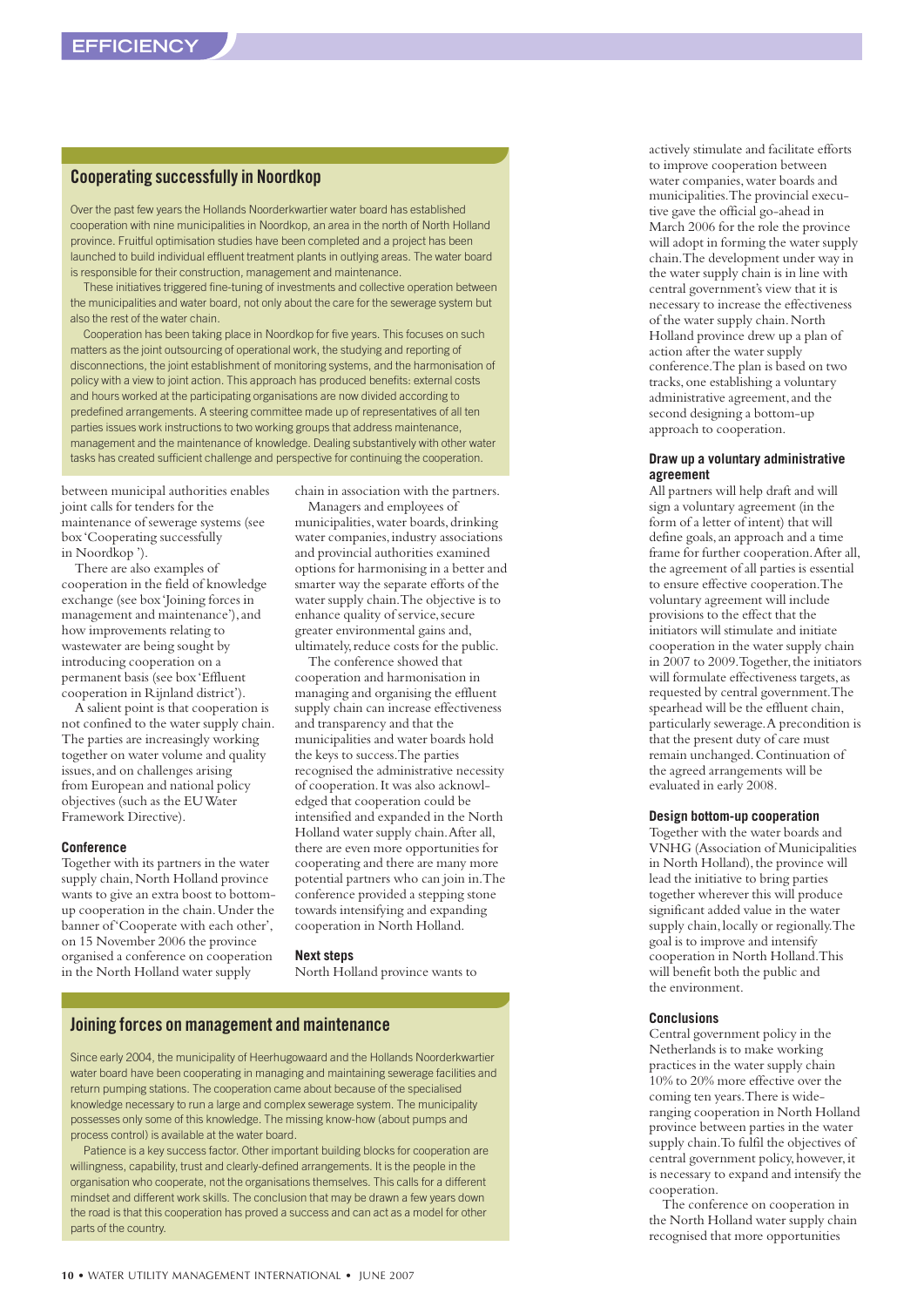#### <span id="page-10-0"></span>**Effluent cooperation in Rijnland district**

Rijnland water board is pursuing cooperation in the effluent system on the grounds that this approach presents the best opportunities for improving quality with municipalities and for reducing costs. The starting point is that the effect of cooperation will be optimum if all municipalities work together on the scale of the collection catchment areas for sewage treatment plants. The cooperation needs to be permanent, not incidental. Permanent cooperation is the only way for the effluent chain to absorb the consequences of changing legislation and climate change at the lowest possible cost.

Rijnland wants to set up permanent cooperation through a step-by-step approach. The first step is an exploratory study. The findings will be laid down in an initial effluent agreement along with agreed arrangements for the joint follow-up steps. All catchment areas will be contacted in the coming years through an approach that consists of stand-alone programmes.

exist for cooperation and that there are still numerous potential partners who can join in. The same conference agreed that the province would initiate follow-up steps to flesh out cooperation in North Holland. The provincial government wants to stimulate and facilitate the process by bringing parties together and giving them an incentive for closer harmonisation.

At the administrative level, the parties will sign a voluntary agreement to give new governmental momentum to cooperation in the North Holland water supply chain. This will be done in the interests of delivering better service, securing greater environmental gains and, ultimately, reducing costs for the public.

Each partner in the water supply chain has its own qualities that can be used perfectly well beyond the borders of their own organisation. The aim and challenge for the future is to combine the essential qualities of water board, drinking water company and municipalities and to make use of these qualities. This is also what central government expects. ●

#### **About the author:**

Ir Lilian Bernhardi is water policy advisor with the Province of North Holland, The **Netherlands** 

Email: bernhardil@noord-holland.nl.

#### **FINANCE**

# **The Philippine Water Revolving Fund: sustainable financing for water supply and sanitation**

The Philippine government has committed to achieving the Millennium Development Goal targets of cutting by half the population without access to safe water and sanitation by 2015. However, the investment required to meet this target far exceeds what the government can provide from public resources. This means that mobilising private financial resources is imperative. Alongside this, the government has issued a new financing policy requiring, among other changes, that creditworthy water service providers move from concessional to market-based lending.

**DANIEL MOORE** describes the Philippine Water Revolving Fund, an innovative funding mechanism being set up to use limited public resources to leverage private financing, to ensure that financing is on terms and conditions affordable to local users and acceptable to private financial institutions, and to establish a fund with revolving capacity.

**The Philippine Government is reshaping its financing model for water supply and sanitation. From the traditional public resources, including official development (i.e., donor) assistance (ODA), it is opening new avenues for commercial bank participation and ultimately the broader domestic capital market. One such approach is the Philippine Water Revolving Fund (PWRF), a new lending programme designed to leverage private funds using ODA and government resources.**

The PWRF is a work in progress, an initiative of the Philippine government's Department of Finance, with technical and financial support from the United States Agency for International Development (USAID) and the Japan Bank for International Cooperation (JBIC). While the fund is still being established, the ongoing efforts to address policy and institutional barriers to private sector participation in the water financing sector are notable, as are the emerging trends in private bank interest in water and sanitation infrastructure financing. This article describes and discusses the relevance of these efforts.

#### **Background on the Philippine water and finance sectors**

Water utility ownership structure, coverage and service levels

The ownership structure of water service providers in the Philippines is highly fragmented. There are more than 1500 utilities, 90% of which have service connections of less than 5,000. These utilities consists of: two private concessionaires operating in Metro Manila, roughly 500 water districts (government-owned and controlled corporations), about 1000 local gov-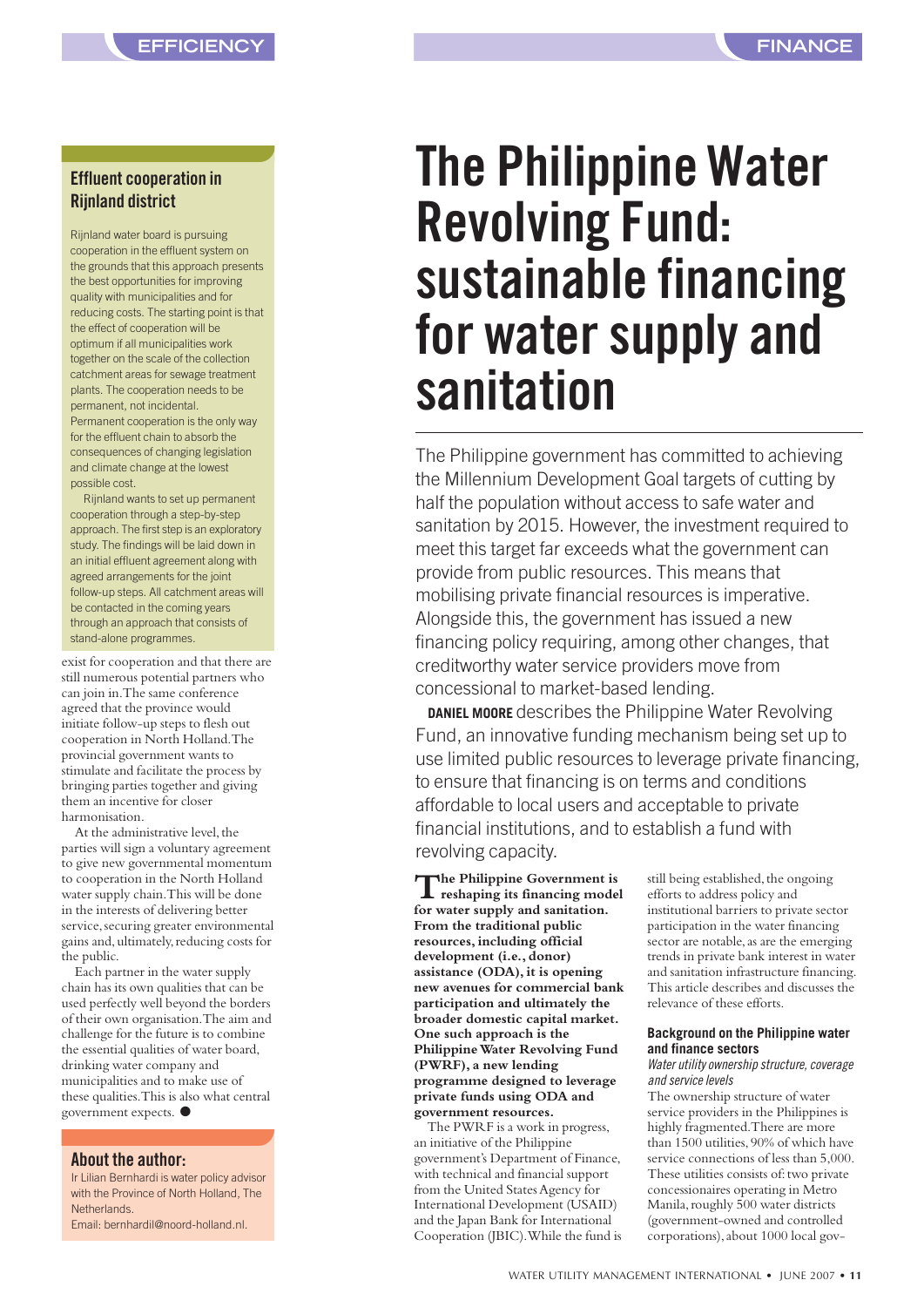ernment unit (LGU)-run systems, and a number of small-scale private providers. Eighty percent of the country's population has access to water supply, of which 67% have piped connections. Those with access are served by Metro Manila private concessionaires (10%); water districts (23%); LGUs (50%); and small private providers (17%).

In terms of sanitation, 74% of the population have basic sanitation but only 4% have sewerage connections. On-site sanitation systems such as septic tanks are the most common. Utilities currently allocate minimal levels of investment in wastewater treatment facilities. However, with the recent passage of the Clean Water Act, it is hoped utilities will be compelled to increase investment in sanitation.

#### Water utility financing sources

Virtually all water utilities in the Philippines rely on some form of public subsidy. Water districts, as a group, operate efficiently and generate sufficient income to meet operations and maintenance (O&M) and debt service costs. While their tariff structures provide for full cost recovery, they do not, however generate sufficient revenue for system expansion. Conversely, the majority of LGU-operated water systems generate insufficient income to meet even recurrent O&M costs, much less the replacement of capital infrastructure or system expansion. As a result, 60-70% of LGU expenditures on water services go toward offsetting O&M losses.

The main financing sources of water utilities still come from public resources, either from local government budgets or from ODA re-lent through government financing institutions (i.e., local development banks). Apart from the two Metro Manila concessionaires and a handful of the small private providers, no utilities are able to access private financing.

Water districts are served mainly by the Local Water Utilities Administration (LWUA), which offer rates at par with commercial rates, but fixed over a 15-20 year tenure historically three to four times longer than what commercial banks offer. Water districts being autonomous corporations, lending is on a project finance basis: i.e., lenders rely on revenue streams for repayment. In case of default, LWUA has 'step in rights,' i.e., to exercise management takeover. LUWA loans also generally have senior position over other loans of the water district, meaning they take precedence in repayment.

LGU-run utilities rely on their internal revenue allotment (IRA); loans from the Municipal Development Fund, a government-administered fund for LGU projects; or government financing institutions with ODA re-lending programmes. LGU loans are almost always secured by their IRA funds.

#### Financial market

Private sector financing for water infrastructure projects has not developed due to several constraints. Central Bank and Commission on Audit regulations restrict water districts and LGUs from using private financing institutions (PFIs) as depository banks. Consequently, PFIs have little familiarity with water utilities. And since PFIs do not have collateral business, they have no motivation to develop the market for water sector lending.

#### **While the PWRF design is crafted to suit the unique conditions and constraints in the Philippines, its basic underlying structure can be replicated in other settings**

In the case of LGUs, existing financial record keeping procedures do not provide the depth of information required by commercial banks to do due diligence in assessing accounts. Because the bulk of their capital comes from short term deposits, PFIs generally do not lend beyond 7-10 years – far short of the loan tenure required for the long term capital requirement of water projects.

Regarding possible access to private funds through a bond market, the industry's fragmented ownership structure and debt service cap of LGUs (up to 20% of regular income) restrict the size of the bond offering. Water utilities are also perceived as high risk; hence, bonds for water projects would likely be less attractive to investors than other available investments, such as treasury bills. Another constraint is that interest earned on bonds is still subject to 20% withholding tax.

#### **Rationale and objectives of PWRF**

Two main drivers prompted the development of the PWRF: the 'funding gap' required to achieve MDG targets in water and sanitation, and second, the need for a catalytic mechanism to implement the government's new financing policy of shifting creditworthy water utilities to market-based lending.

#### Funding gap

The investment costs of meeting MDG targets far exceed levels historically programmed by government from internal resources

and official development assistance (ODA). Conservative estimates place the gap at around \$3 billion, while estimated available government and ODA resources are just over \$1 billion, leaving a 'funding gap' of about \$2 billion.

#### New financing policy

Tight fiscal constraints limit the government's budget and borrowing capacity for new ODA loans. In response, the government passed Executive Order 279, a new financing policy to shift financing of creditworthy water utilities to market-based lending. Concessional financing (with government and ODA funds as the source) will be dedicated to the less than creditworthy utilities, but tied to policy and governance reform conditionalities.

The transition to the new financing policy, and resultant bridging of the funding gap, will not happen spontaneously. While PFIs have liquid balance sheets and are on the look out for new investment opportunities, they are also highly risk averse. And to PFIs, water and sanitation infrastructure lending is unfamiliar territory. Thus, for PFI to participate in water sector financing, they have to be assured of an attractive yield and an adequate credit risk cover. An immediate shift to pure commercial financing is also not affordable even to the creditworthy utilities. In particular, PFIs offer a term of 7-10 years maturity – far short of the economic lives of water and sanitation projects, which are typically over 20-25 years. This means that water utility projects typically cannot support short repayment periods for long term capital investments.

The PWRF supports the new financing policy by offering a mechanism to implement the policy in a practicable and affordable manner. By design, the PWRF will provide incentives to both water utilities and PFIs, and thereby catalyse and ease the transition for utilities from the traditional concessional funding to commercial lending; ultimately, this will support the move from commercial lending to the domestic capital market.

#### **Objectives**

The objectives of the PWRF are to use limited public resources to leverage private financing, ensure that financing is on terms and conditions affordable to local users and acceptable to PFIs, and establish a fund with revolving capacity.

#### **PWRF financial structure**

Both the objectives and associated constraints shaped the structure of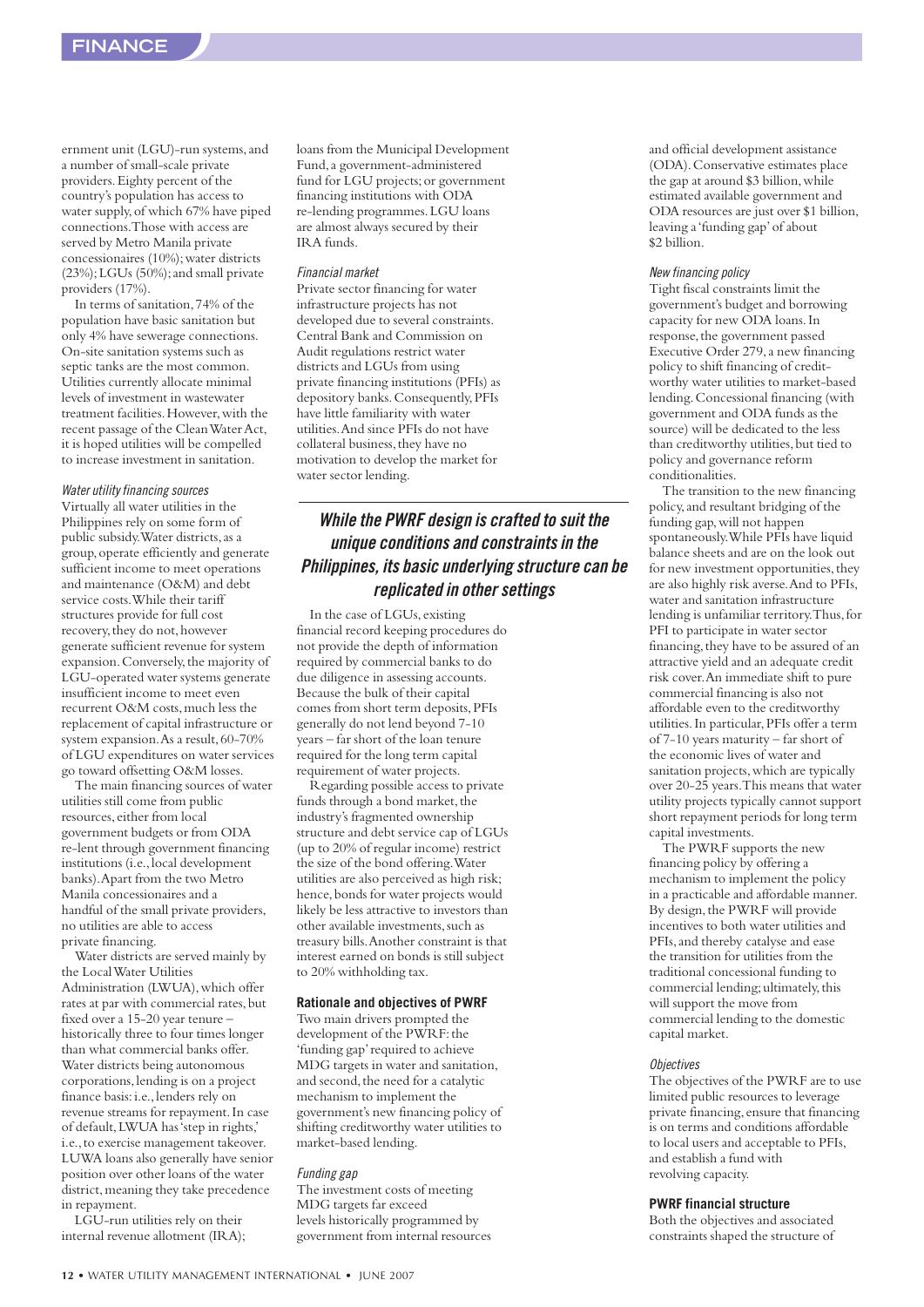

#### **Figure 1. Financial structure of the Philippine Water Revolving Fund**

Acronyms:

- DBP Development Bank of the Philippines LGUGC LGU Government Corporations GRP - Government of the Republic of the Philippines MDFO - Municipal Development Fund Office JBIC - Japan Bank for International Cooperation PFI - Private Financing Institutions
- 

#### the PWRF.

The Philippine government does not have the resources for a dedicated fund to collateralise bond issues. Hence, for its immediate operations, the PWRF is structured as a direct lending facility, and will rely on its internally generated resources to build up a reserve fund that can be used as collateral for future bond issue. Once in place, the reserve fund constitutes the revolving element of the Fund.

Also, PFIs have no experience lending to water utilities. As government entities, utilities are fraught with political risk. Hence, to encourage PFI participation, the PWRF provides credit risk and liquidity enhancements that will help mitigate risk.

The PWRF financial structure is illustrated in Figure 1.

The main feature of the PWRF is the blending of concessional funds and private funds. Funds come from two sources: a concessional JBIC loan to a government financing institution, the Development Bank of the Philippines (DBP); and second, a lending PFI, most likely a commercial bank. The financing ratio (i.e., blend) can range from 75%-25% to 50%-50% DBP vs. PFI loan share. The JBIC loan is be

- -
	-

LGU - Local Government Unit USAID-DCA - United States Agency for International Development - Development Credit Authority

backed by a sovereign guarantee from the Philippine government and being an ODA loan, it has concessional terms, i.e., an interest rate far lower than prevailing commercial rates, plus a long (30-year) tenure, inclusive of a 10-year grace period.

By blending concessional and PFI financing, the PWRF offers the following benefits.

#### Affordable pricing

The resulting blended rate will be lower than pure commercial financing, providing a critical incentive for both borrowing utilities and participating PFIs.

#### Longer maturity

The loan to end borrowers will have a 20-year tenure. To enable this, the structure includes a liquidity mechanism for the PFI loans: while the PFI loan component will have a 20-year tenure, the PFI will be given the option to pre-terminate (i.e., cash out) the loan in the seventh year (seven years is currently the upper limit for commercial bank loan tenures). Two PWRF mechanisms are available for this 'liquidity risk enhancement' – through a stand-by credit line from the Development Bank of the Philippines

for water district loans, and from the government's Municipal Development Fund Office for LGU loans.

#### Acceptability to PFIs

The PFI loan component will be lent at market terms. Lending decision criteria and due diligence will be based on what the PFIs normally use. In short, PFIs will not be asked to compromise any of their terms to participate in the PWRF, and the PWRF will cater to creditworthy water service providers. Also, for LGUrun utilities, the loan's security package features intercept of the IRA in case of default and the establishment of a debt service reserve fund.

#### Guarantee

Another important credit enhancement for PFIs is a credit risk guarantee for to 85% of the PFI loan. This guarantee is provided by a private domestic guarantee corporation, the LGU Guarantee Corporation (LGUGC), and backed up by a coguarantee from USAID for up to 50% of LGUGC's exposure. As a result, PFI's exposure is limited to 15%.

#### Revolving capacity

To build the capital of the PWRF, DBP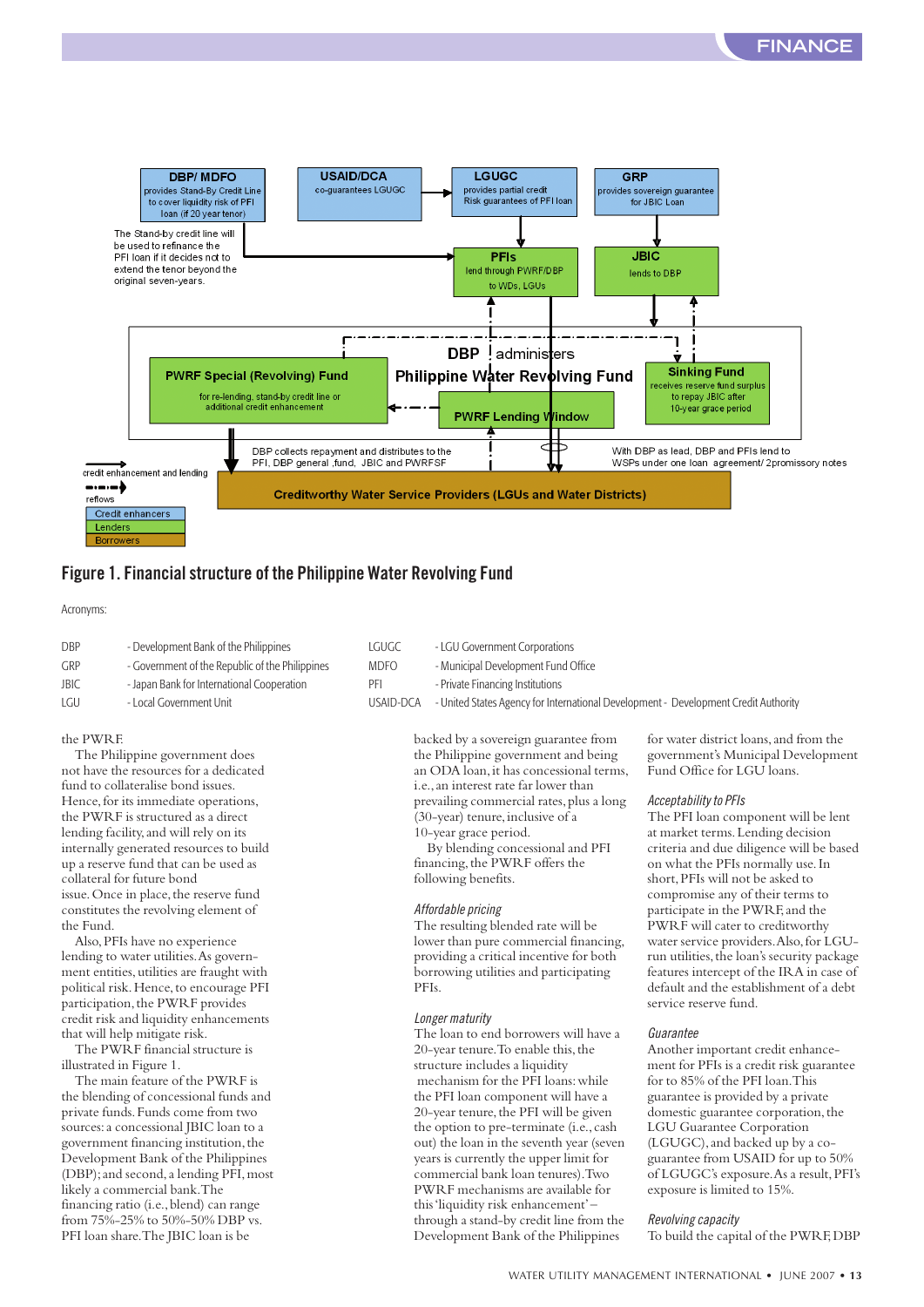will deposit principal repayments during the 10-year grace period of the JBIC loan into a trust account. These reflows can be re-lent or invested in low-risk government securities, and placed in one of two PWRF Funds. The first, a Reserve Fund, will set aside funds needed for repayment of the JBIC loan, with the remaining funds placed in the Revolving Fund. Once sufficiently capitalised, the Revolving Fund will be used for refinancing PFI loans, to leverage new loans, or used as collateral for bond issuances.

#### **Challenges and risks**

As the fund moves from establishment toward operations, the following challenges and risks being addressed.

#### Competition from concessional funding sources

Notwithstanding the issuance of the financing policy, existing credit programmes still offer concessional terms to all utilities, regardless of creditworthiness status. The PWRF, which will offer higher rates intended to catalyze the transition to the new financing policy, can not and should not compete with other, purely concessional, sources. It is critical that government rigorously enforce the new policy of using concessional lending only for the less than creditworthy utilities. This is the most critical risk to the viability of the PWRF. USAID is currently supporting the Philippine government's efforts to prepare and enforce guidelines to rationalise credit programmes for the sector.

#### Deal flow risk

This risk is caused by lack of prepared projects and/or low demand from water utilities. JBIC plans to provide a technical assistance loan facility to accompany the PWRF and provide funding for project preparation and design, as well as for systems and management improvements critical to the viability of projects. In the case of low demand from water utilities, this risk will be addressed through an intensive marketing strategy to promote the value proposition of the PWRF, and advocacy with industry associations and local government leagues to prioritize investments in the sector, and among sector constituencies to pressure utilities to provide better services.

#### Poor participation by private financing institutions

PFIs look for profit maximising investments with manageable risks. PFI involvement in the PWRF's conceptualisation has helped the design team come up with incentives attractive to

PFIs. However, until the PWRF is actually up and running, the level of PFI participation will remain an unknown. The Philippine government is working to provide an additional incentive, by including PWRF loans among its eligible 'development projects' scheme. Current banking laws require banks to set aside at least 25% of their loan portfolio for development projects (e.g., agriculture, socialised housing, etc.). Banks are penalised for non-compliance, and therefore eager to lend to such projects – should water be included, PFIs will have an additional incentive to participate.

#### **Conclusion and way forward**

The PWRF offers several benefits: it mobilises new resources by opening commercial sources of credit previously untapped by the sector; because of its revolving capacity, it creates a sustainable financing mechanism that can continue to operate beyond the initial ODA loan; it is the most practicable way to catalyse the transition of water utilities from concessional to market-based lending; and credit ratings and appraisal guidelines (to be supported separately as part of the reform process) will help foster hard credit discipline among utilities that will consequently lead to better utility management and therefore services.

While the PWRF design is crafted to suit the unique conditions and constraints in the Philippines, its basic underlying structure can be replicated in other settings – indeed, its design drew inspiration from pooled financing schemes such as the state revolving funds (SRFs) in the US and recently in India. It uses easily understood and commonly used financial tools and legal architecture. It expands the options for entry of private financing into water and sanitation infrastructure financing, especially for utilities not yet ready to move to purely commercial lending. Finally, it is acceptable to PFIs, since it does not compromise their lending terms.

Finally, and looking further into the future, while the PWRF is initially designed as a lending facility funded by JBIC loans, some favourable financial market trends can be noted; these include growing PFI interest in funding water supply projects, the shift of PFI preference from short- to medium- to long-term debt instruments, and the initiatives by players to establish better infrastructure for the bond market in the Philippines (see box). These trends bode well for the eventual transition of PWRF from direct credit to pooled bond financing, and a much larger market for private funds. ●

#### **Positive trends for Philippines water sector bond market development**

#### **Early PFI interest in some water projects**

Some PFIs are now actively in discussion with some water districts for project financing for as long as 10 years, a trend that was unthinkable just a couple of years ago when PFIs tended to shy away from water infrastructure projects. This is partly due to the declining overall yield on government securities, a traditional haven for excess liquidity for banks. With larger water districts having already established years of profitable operation, water service providers could prove to be an attractive market for PFIs.

#### **PFIs going to bonds with medium and long tenures**

In recent years, the maturity profile of the domestic bond market has changed substantially. In the past, the local bond market was dominated by short term securities with maturities of one year or less. However, the longer tenure instruments are gaining in gained popularity. In 2006, medium term securities with 2-10 year terms accounted for roughly 70% of the market. This is positive for the future of PWRF, which will rely on longer tenure bond issues to fund new water projects.

#### **Bond market infrastructures being laid out**

The Bankers Association of the Philippines launched an electronic Fixed Income Exchange in 2005. The exchange provides an electronic platform for trading, clearing and settlement, and depository and custodianship of fixed-income securities and its derivatives. The exchange will likely lead to more secondary market trading and more corporate bond issuances. As this market infrastructure continues to develop, it will increase the options for the PWRF to tap banks and mutual funds for raising lending capital.

#### **About the author:**

Daniel Moore is Chief of the United States Agency for International Development (USAID) Office of Energy and Environment in Manila, the Philippines. E: dmoore@usaid.gov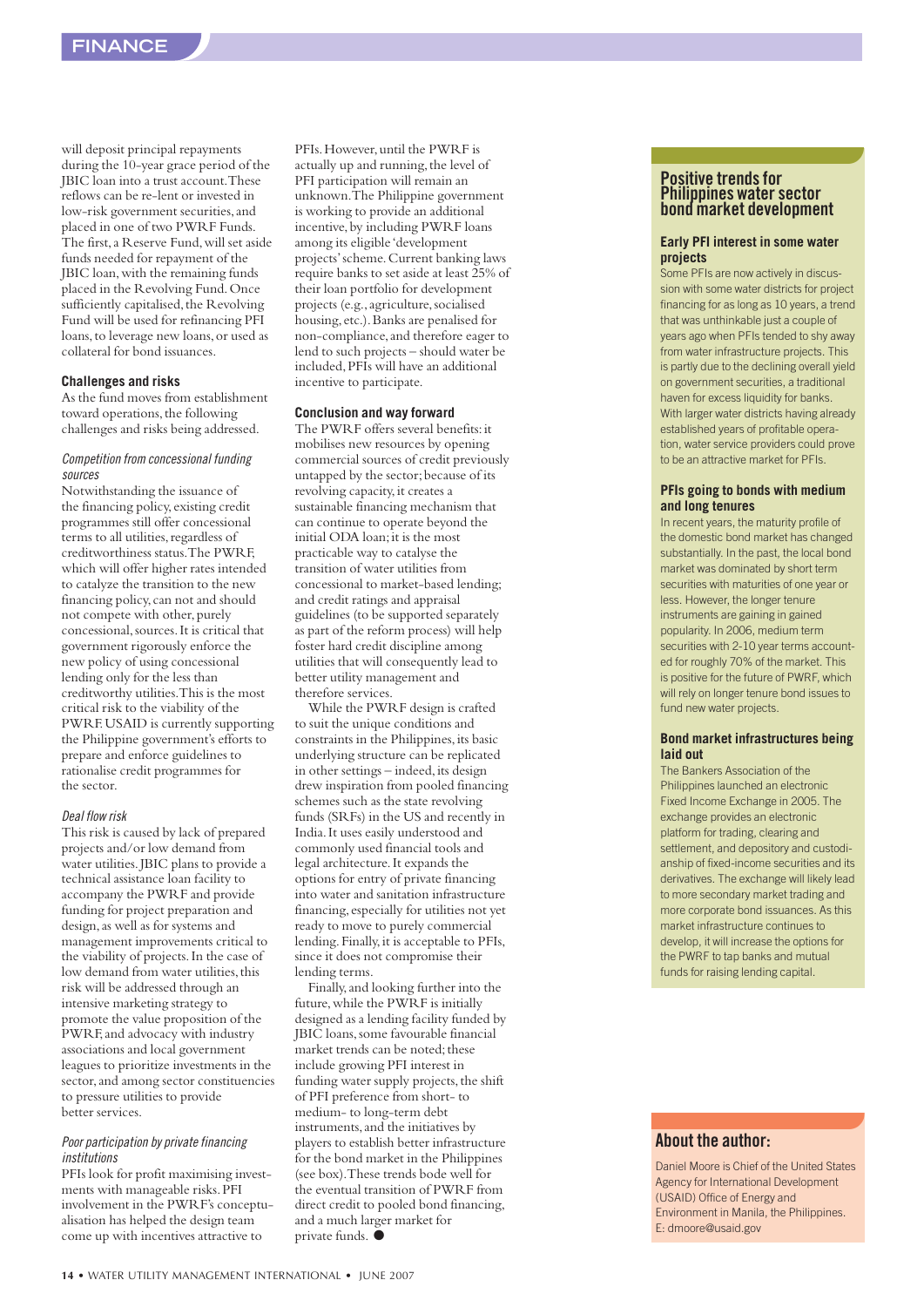# <span id="page-14-0"></span>**A question of cost: UK guidance on cost forecasting**

Representatives from across the UK sector have collaborated to prepare a guide to improve cost forecasting. **STEVE WHALLEY** summarises the main conclusions and explains how it will contribute to greater efficiency in the sector.

R**ecent research completed by industry association British Water identified a number of issues raised by its members as important to the industry. Working groups were established to investigate these issues and provide guidance, with representation from water companies, contractors, suppliers and consultants at various levels of responsibility.** 

The objective of each group is to analyse the issues and establish what is best practice, to provide guidance, and to deliver a tangible output.

Cost forecasting and reporting was identified as a real area of concern for the industry. The quality and reliability of cost forecasting and reporting has implications for all organisations throughout the supply chain of the industry, from project level through to water company boards and the regulator.

#### **The challenge**

Cost forecasting and reporting was seen as a significant problem area, with client water companies consistently identifying a need for improved performance. The water company efficiency targets in the current five-year regulatory period, which runs from 1 April 2005 to 30 March 2010, are more challenging than in previous regulatory periods. The targets will become even tougher in the next period, which starts on 1 April 2010. Commercial processes and procedures need to be more reliable, accurate and timely if we are to achieve and outperform the regulatory targets.

The systems and processes used for

cost forecasting and reporting in the industry have been developed by individual companies, largely in isolation and in the absence of any common best-practice code or protocol. Procurement methodologies in the water industry have led to closer, more collaborative ways of working over longer periods of time. Water companies have tendered for new framework agreements with their suppliers to coincide with the start of the new regulatory period. The intention of water companies is to select the most appropriate partners, which can best deliver the regulatory targets for their capital investment and maintenance programmes.

Many water companies are using performance measures such as key performance indicators, (KPIs) to measure the performance of their partners and encourage knowledge

> **The guidelines enable all participants in the cost reporting and forecasting regime to understand the client, stakeholder and regulatory requirements, as well as enabling the supply chain to understand why it is being asked to provide specific data.**

sharing and collaboration. Indeed, some water companies are linking performance with workload through a performance partnering arrangement, in which good performance is rewarded with additional work and poor performance with less, and ultimately the loss of any further work if the poor performance continues.

In order to realise the maximum benefit from these new arrangements, it has been recognised that a considerable level of trust and cooperation is needed between the water companies and their supply chain. The resulting introduction of integrated teams and the allocation of responsibility to the party best placed to carry it, has highlighted the need for accurate, timely and efficient communication at all levels.

This is apparent in the area of cost forecasting and reporting – the 'Guide to cost forecasting and reporting' seeks to address the need for a set of clear best practice guidelines in order to remove the uncertainty throughout the supply chain.

#### **The methodology**

The investigation to prepare the guide began with a study, using a questionnaire to capture the issues and problems that both water companies and contractors experience with cost forecasting and reporting. This questionnaire was issued to the water companies and their contractors, and returned to management consultancy EC Harris. The findings were reviewed and the issues identified and confirmed.

The working group then sought to identify proposals to improve the current situation. This was achieved through a series of workshops, and the draft proposals were circulated to the wider British Water membership for comment, including economic regulator Ofwat. The comments were then included in the final document where appropriate.

#### **The solution**

Our solution, the 'Guide to cost forecasting and reporting', was launched for the industry in November 2005. The guide is divided into five sections, whose main conclusions are outlined below.

#### Processes

Time spent developing appropriate and adequate processes at the outset will be rewarded by efficient, accurate and timely reporting throughout the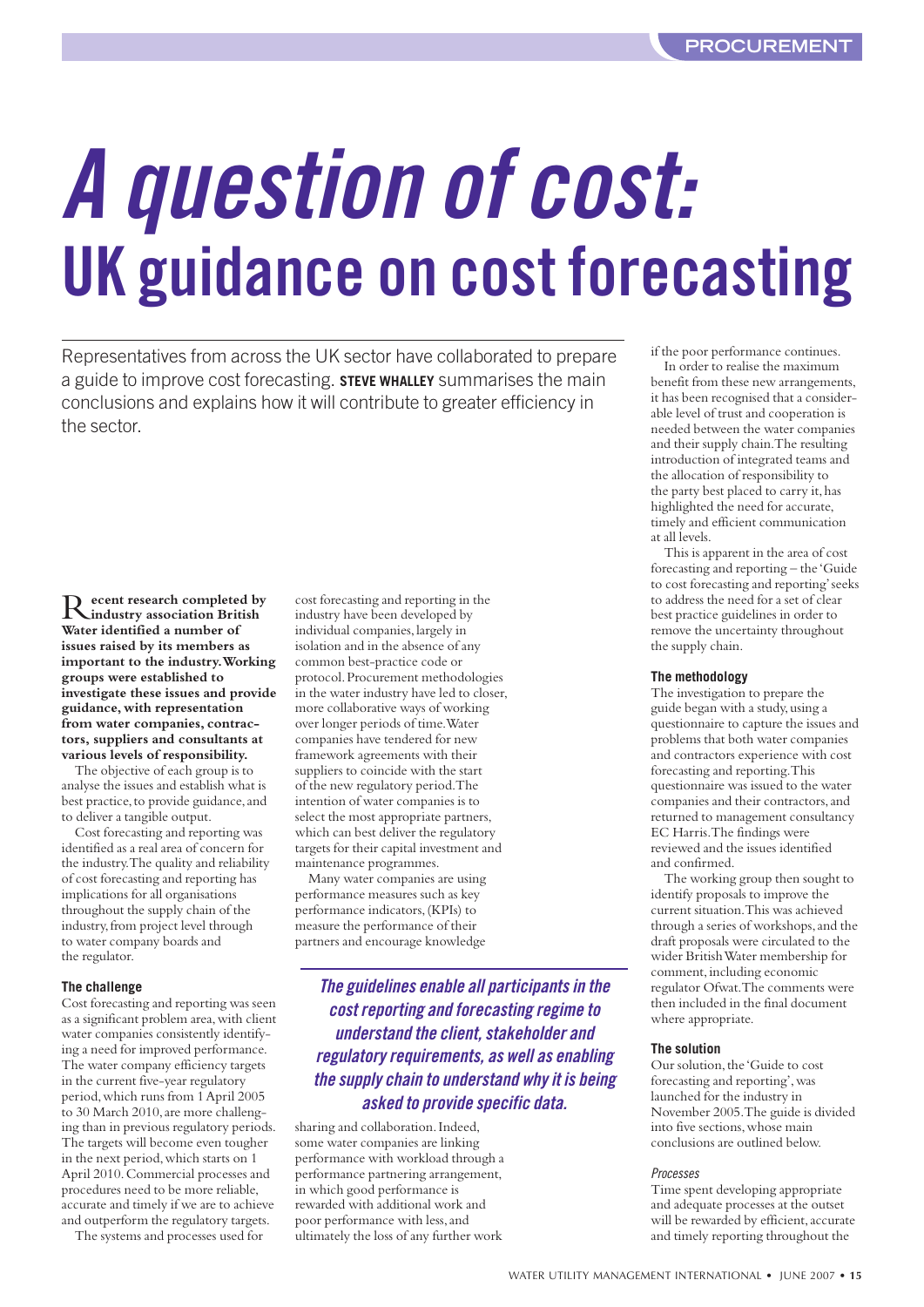project. Planning the cost forecasting and reporting (CF&R) system is essential. All supporting processes such as risk management, schedule management and change management need to support this system. The data requirements, and how they link to the CF&R system, should be clearly understood. This is a real area of uncertainty if many of the processes have been drafted in isolation.

#### People

An integrated team using effective communication techniques will produce robust forecasts and valuable data that will support the overall management of a project. It is necessary to build an extended team, with the right people in the right roles. A project team will have to work with people from other teams and from other stakeholders if it is to achieve success, and it is important to recognise that other people from outside the team may hold the necessary information required to achieve success. It is important to identify the key players in the CF&R system and give them ownership of the results, involving the right people at the right time and creating the right culture to enable team working, visibility and communication to work.

#### Client requirements

Understanding and satisfying the client's requirements is paramount to the success of the project. The outputs of the cost forecasting and reporting system determine the inputs, though only too often inputs are designed first without proper consideration of what the business requires from its CF&R system. Client requirements should define the work that needs to be done, and responsible people and/or organisations should be allocated to deliver it.

For example, there is a need to manage the client's internal costs as well as external construction costs, and for accurate and timely data to facilitate project management decision-making. Other requirements include the need for early warning of change, and for collecting data for the regulator. The business must also clearly understand all of its supply chain and stakeholders, and their expectations of the CF&R system. The more onerous the client's requirements become, the more costly it becomes to provide the information. The client must be expected to pay for the information it requires.

#### Systems

Robust and capable systems are necessary to enable the processes to operate effectively and efficiently, and links should be forged between

systems. It is necessary to review what is required to populate the client reporting system and to seek electronic solutions that provide only the data that is really necessary for your work, allowing the supporting details to remain in the feeder systems. It is important to remember that the focus of a CF&R system is providing analysis and conclusions – not data collection and entry. The only value that information has is the story it tells.

#### Performance measures

KPIs are vital to monitor and measure the effectiveness and accuracy of systems and processes alongside the project teams' performance, in order to drive continuous improvement. There should be a mix of hard and soft measures, to be sure that the CF&R process is working, that stakeholder objectives are being met and that it is living up to expectations rather than just being an administrative burden.

People's perception of performance has a real impact on the overall success of the project. KPIs should be communicated and agreed with all of the stakeholders whose performance is to be managed. We need to know how they are linked to performance improvement: are they really influencing performance? KPIs should be tied into providing stakeholders with incentives, and lead to more work, but less work decisions.

In summary, the guide:

- defines what is required to establish an effective cost forecasting and reporting system
- describes what information is necessary and why it is required to meet the client's reporting requirements
- defines how this can be achieved through the implementation of people, processes and systems
- recommends that organisations measure the performance of their cost forecasting and reporting processes through the use of KPI's.

The guide is directed at management level, for adoption throughout the supply chain. There is a small amount of jargon, but where used, it has been defined. The guide is not prescriptive and does not promote one system above another. It provides specific guidance on the issues, and enables all organisations to review their current cost reporting systems.

#### **The benefits**

The guidelines enables all participants in the cost reporting and forecasting regime to understand the client, stakeholder and regulatory requirements, as well as enabling the

supply chain to understand why it is being asked to provide specific data.

Teamworking is essential if project teams are to produce an effective cost forecasting and reporting system. This encourages more collaborative ways of working and greater integration, which promotes commonality in systems and methodologies. It also means that risks are identified and understood, so uncertainty is managed out of the process.

The guide, therefore, facilitates the adoption of best practice through the supply chain, leading to increased efficiency and improved performance. Good project control leads to good project management, which is never more evident than in cost forecasting and reporting.

#### **What next?**

The aim of the new guide is to increase awareness of cost forecasting and reporting throughout the supply chain. Use of the guide facilitates all organisations to thoroughly review and challenge their cost forecasting and reporting system. It will identify, as well as promote, best practice code and protocol.

Paul Mullord, the UK director of British Water, commented: 'British Water members identify issues and areas of concern in the water industry. Focused working groups have been established to investigate issues, answer questions and provide guidance. This guide follows on from our Guide to sustainable procurement, and will be the first of a series that will include partnering, framework agreements and KPIs.

As lead sponsors, EC Harris is working with British Water to roll out a series of presentations and workshops to the water companies. Workshops have been held with Severn Trent Water, South West Water, Scottish Water and Northern Ireland Water Services. Presentations have been given to various water industry organisations, including Ofwat and Water UK. ●

#### **Acknowledgement**

*Other sponsors of the guide include Purac, Franklin & Andrews, Saint-Gobain Pipelines, Costain, SEAMS and United Utilities. Because of sponsorship, the guide is available for free from the British Water website, on www.britishwater.co.uk and the EC Harris website on www.echarris.com.*

#### **About the author:**

Steve Whalley is with EC Harris and was leader of the guide drafting team.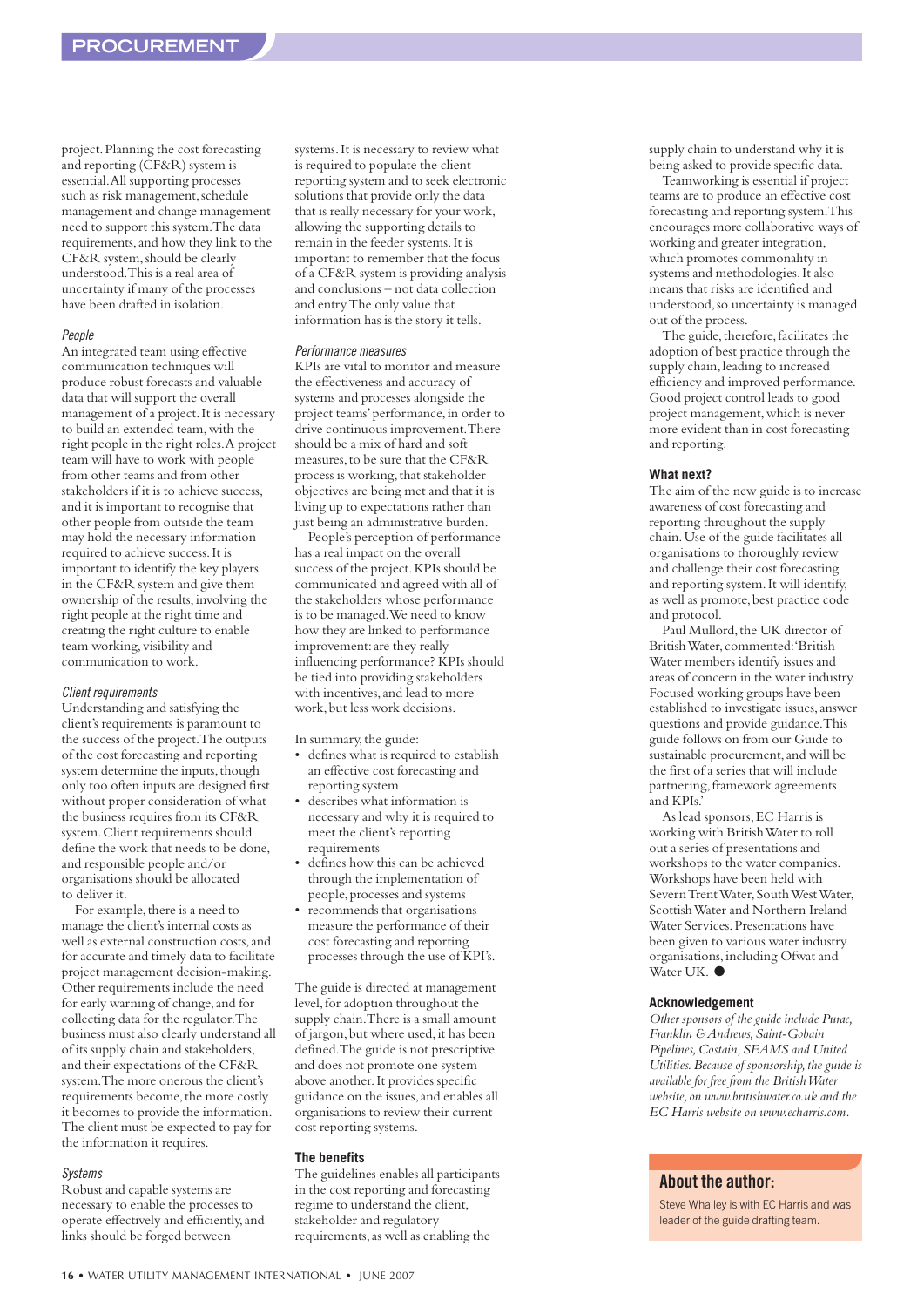In order to respond to problems involving delayed or irregular payments, utility managers need to determine precisely why customers might not be paying their water bills in time. Yet little empirical research exists in the literature on the factors influencing customer decisions when

As part of a wider research project on bill payment behaviour in urban water utilities in Uganda (Box 1), we examined customer attitudes towards paying water bills regularly and promptly and explored what they perceived to be the facilitating factors

it comes to this issue.

# <span id="page-16-0"></span>**Why water utility customers don't pay their bills promptly**

What makes customers reluctant to pay their bills? JOSSES MUGABI, SAM **KAYAGA** and **IAN SMOUT** look at the lessons for utility managers from important evidence gained in developing country studies.

**Field studies carried out in many developing countries have shown that cost recovery is a key prerequisite for sustainable** water service provision<sup>1,2</sup>. The **chief means of recovering the costs of service provision is through user payments for the services provided. As a result, a key determinant of overall cost recovery efficiency is the service provider's ability to recover payment, within a reasonable timeframe, for all the bills sent to customers.** 

However, many water utilities, particularly in Africa, are unable to recover even 50% of their total billed amounts in any billing cycle.<sup>3</sup> Customers struggle to pay their bills and eventually get disconnected, leading to the accumulation of huge unpaid bills.

It also appears that this problem is not unique to less-developed countries. According to a study<sup>4</sup> commissioned by Ofwat (the economic regulator for the water industry in England and Wales), the levels of arrears, the amount of revenue written off and the numbers of customers in water debt have continued to rise since 1998-99 (the last full year in which disconnection of domestic water supplies was permitted for non-payment of water bills).

The report estimates that the total domestic revenue outstanding for up to 48 months, for the period 2002 to 2003, was £781 million (\$1555 million), an increase of  $\angle$  115 million (17%, \$229 million) since 1998-99.4 Recent figures from Ofwat reveal that on average UK water companies are chasing close to  $\angle$  763 million (\$1519) million) per year in outstanding revenue for up to 48 months, of which close to  $\zeta$ 100 million (\$199 million) is eventually written off as bad debt.

Delayed bill payments and huge arrears can greatly undermine a utility's capacity to deliver water services. This is particularly true for small water utilities in developing countries that depend on a constant revenue stream

from their customers to survive. If a utility is not able to collect the revenue from all the bills that are sent out in time, cash flow problems set in which in turn impacts on the ability to cover operating expenses and extend service coverage.

Such a situation may result in low service coverage and potentially poor customer service, leading to customer dissatisfaction, which may breed more non-payers and trigger a cycle of poor performance. Thus minimising the amount of bad debt and increasing the rate of revenue collection is critical for sustainable service provision.

#### **Box 1: Study area and methods**

#### Study area

This article is based on a study undertaken in five small urban centres (towns) in Uganda, with populations in the range of 5000 to 25000 inhabitants. The centres included Nkokonjeru, Kamuli, Kayunga, Ibanda and Rakai. The study towns were randomly selected from a sampling framework of 32 towns with more than 10% of their customer accounts inactive in the 2004 to 2005 reporting period.

Water services in Uganda's small urban centres are managed by private operators under management contracts with the local government water authority. Services in larger urban centres are provided by the National Water and Sewerage Corporation (NWSC), the national utility. The sampling framework did not include these larger towns served by NWSC.

#### **Methods**

A combination of face-to-face interviews and focus group discussions was used. Between November and December 2005, 10 interviews were conducted with utility managers in each of the towns. The interview with managers was designed to obtain, among other things, basic information about customer accounts, tariff structures and revenue levels, billing and collection procedures, as well as their perceptions of the reasons why customers fail to pay water bills regularly and promptly.

All five water utilities require customers to pay their water bills within 15 days of receiving them (the bills are distributed between the 29th and 31st of each month). Focus group discussions with customers were based around the following questions:

- what do you believe are the advantages and disadvantages of paying your water bills within 15 days of receiving the bill?
- what factors or circumstances would enable you to pay your water bills at the utility office within 15 days of receiving the bill?
- what factors or circumstances would make it difficult or impossible for you to pay your water bills at the utility office within 15 days of receiving the bill?
- are there any other issues that come to mind when you think about paying your water bills within 15 days of receiving the bill?

As is customary with qualitative research, analysis of the resulting information involved identifying important factors, themes and relationships and making sense of emerging meanings. To aid this process, a procedure was adopted in which emerging issues based on the above discussion questions were each given a count equal to the number of participants in the group. If a particular issue did not emerge from a group, it was given a count of zero for that group. The counts for each theme were summed across all the five groups to generate an aggregate count, which was used to rank the emerging issues and give an indication of the most commonly-held perceptions.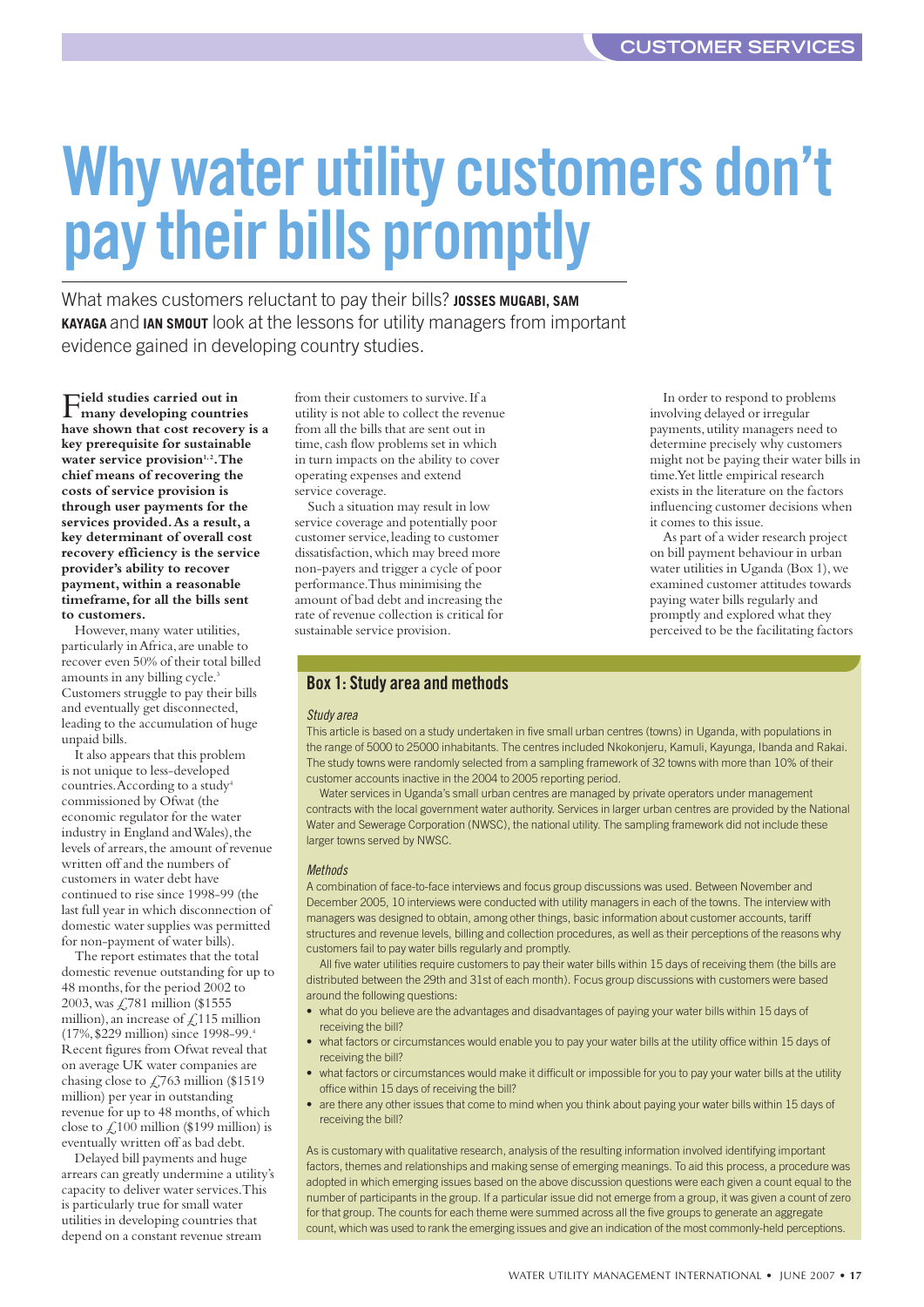#### **Box 2: Abridged list of perceived benefits / disadvantages of paying water bills promptly**

Perceived benefits:

- an uninterrupted supply of water to my house (no disconnection)
- staff at the utility will have the necessary facilities, equipment and motivation to serve me better
- the utility will be able to meet all its operation and maintenance targets so I can continue to get a reliable water supply
- I will avoid accumulating large debts
- it gives me peace of mind

#### Perceived disadvantages:

- there is an unreliable service after paying bills promptly
- I will be foregoing other household needs to make water payment the top priority
- it is difficult to remain consistent

and barriers to engaging in that behaviour. We also interviewed water utility managers in the study areas to compare their understanding of the reasons for irregular and delayed payments and that of their customers.

This article draws on this exploratory research to shed light on the motivations of water utility customers when it comes to paying promptly for water. Based on these insights, we identify possible ways in which urban water utilities could encourage prompt and regular payment of water bills.

#### **Paying bills promptly: what customers perceive as the benefits and sacrifices**

Across all the five study towns, customers generally believed prompt payment behaviour has a lot more benefits than sacrifices (Box 2). They generally consider the water bill to be an essential bill that has to be paid in time, although many admitted to deliberately delaying payments, especially when the service is unreliable: 'It is very frustrating to pay in time and yet the water supply continues to be on and off. I would rather keep my money to pay the water vendors.' [Nkokonjeru focus group]

Box 2 shows, in rank order, what most customers believe to be the benefits and disadvantages of paying water bills in time. The primary benefit of paying promptly seems to be the assurance of uninterrupted services, as it is the only way to avoid disconnection. This is not entirely surprising, given the vigilance of the utilities in disconnecting non-paying customers.

However, there are also indirect benefits that emerged across all groups. Many customers believed that when they paid their water bills promptly the utility would be in position to cover operational costs, and most importantly, utility staff would have the necessary facilities, equipment and motivation to serve them better. This finding demonstrates customer

awareness of the importance of paying for water in time.

Paying bills promptly: what customers perceive as the barriers and facilitators In addition to assessing attitudes towards paying water bills promptly, we also inquired into the factors or circumstances that might facilitate or make it difficult for customers to engage in this behaviour. Boxes 3 and 4 show (in rank order) what most customers believe to be the main facilitators and barriers respectively. With the exception of the factors

that relate to tariffs and whether or

**By isolating those issues that are within the full control of a water utility, it is possible to identify strategies that can be implemented to promote prompt and regular payment of water bills by customers.**

not a customer has regular paid employment, the other top five barriers and facilitating factors that emerged relate to service delivery issues that are entirely within the control of the water utility.

However, when asked what they considered to be the main factors preventing customers from paying their water bills promptly, the responses of utility managers differed significantly from what the customers perceived as the main barriers (see Box 5). In particular, all 10 managers interviewed pointed to low incomes as the main barrier to paying water bills promptly, whereas their customers mainly identified service delivery issues such as reliability, poor customer service, poor billing systems and delivery, and faulty meters.

In conclusion, what motivates a customer to settle an outstanding water bill seems to relate mainly to the overall quality of the service provided. This has implications for water utilities and their regulators in terms of policy, operations and incentive mechanisms for

promoting prompt and regular payment of water bills. Based on the qualitative insights obtained in this study, the next section briefly looks at managerial actions that can be implemented in the short to medium term to encourage prompt payments in the present context.

#### **Encouraging prompt payments: lessons for water utility managers**

The first step in seeking to respond to problems involving irregular or delayed payments is to determine why customers might not pay their bills. We attempted to gain insight into some of the reasons with a view of making some recommendations applicable to urban water services in Uganda and elsewhere. Obviously, it is difficult to make sound proposals for action given the myriad of factors that emerged. (A key objective of our ongoing research on bill payment behaviour is to determine, using a suitable theoretical framework, the factors that significantly contribute to variations in prompt bill payment behaviour.) However, by isolating those issues that are within the full control of a water utility, it is possible to identify strategies that can be implemented at the micro level to promote prompt and regular payment of water bills by customers.

First, in the current context, ensuring reliability of supply – that is, consistency and adequacy of supply according to the promised service level – seems to be the single most important action that managers can take to promote prompt bill payment. In the long term, this may require additional investment to increase production levels in areas such as Ibanda and Nkokonjeru, where there is a substantial supply deficit.

Second, managers need to work on improving customer relations through appropriate and timely communications in the event of service failure, providing a quick response to customer complaints, payment reminder notices or visits, and

#### **Box 3: Facilitating factors / circumstances**

- reduction in tariffs
- reliability of supply
- bills delivered on time
- having a regular paying job
- threat of disconnection
- selling water to neighbours
- reminder visits / radio announcements
- regular promotions / discounts to promote prompt payments
- quick responses to repair requests
- good water quality
- good customer care
- flexibility and choice in payment options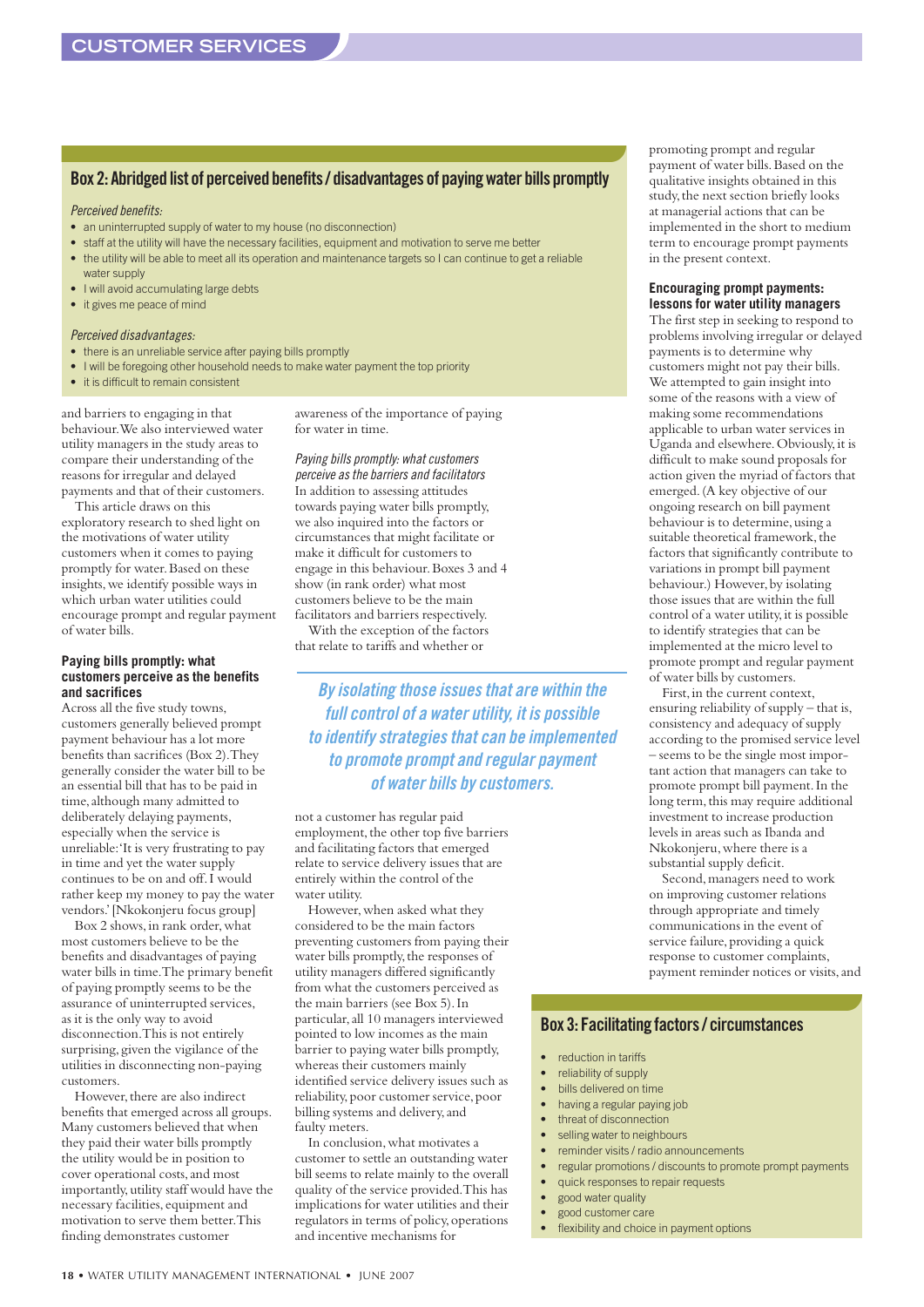#### **CUSTOMER SERVICES**

#### **Box 4: Barriers to paying bills promptly**

- poor customer care/complaints not addressed in time
- incorrect bills and mistakes in reading meters
- unreliable service
- faulty meters
- high water tariffs • lack of money
- 
- irregular income (especially during the dry season) • unexpected circumstances such as death or illness
- poor water quality
- 
- failure to understand the hill
- presence of alternative water sources
- misappropriation of funds by authorities • ignorance about government water policy
- generally improving the quality of service relating to the interaction process between customers and the organisational elements such as staff and the service environment.

Third, there is a need to improve billing systems and procedures, ensuring the minimum errors in billing, timely delivery of bills to customers and providing flexibility and choice in payment options. In line with this, utilities need to segment customers into categories based on how quickly they react to water bills. This would enable managers to design targeted strategies for debt management and recovery.

For instance, those considered to be high risk would be flagged for personal follow-up immediately a payment is missed; those deemed low-risk would be sent a reminder letter and vulnerable customers, who are struggling to pay, could be offered additional help and advice. Adopting such a proactive customer-centric strategy has potential not only to transform revenue collection but also to increase customer satisfaction. Small urban water utilities need to take advantage of their relatively small number of customers by adopting a customised approach to debt management and recovery.

Fourth, incentive mechanisms such as discounts or vouchers for prompt and regular payment could be explored, perhaps for a limited period of time. These could be designed to

#### **Box 5: Utility manager's perceptions**

What do you consider to be the main factors preventing customers in your service area from paying their bills promptly?

- low incomes
- customers are not used to paying for water
- political interference
- intermittent supply
- low production
- water quality problems
- high water consumption leading to high bills

incentivise customers who have found it difficult to pay their water bills, rather than rewarding those who can afford to pay.

Last, although the disconnection strategy seems to be working well in the current context as a facilitator for prompt payment, it appears that in some instances it is being implemented indiscriminately without due consideration to the particular circumstances of customers.

For instance, it would be particularly inappropriate to disconnect customers who are facing short-term payment difficulties. Moreover, disconnection of service in these circumstances does not protect the utility against any future loss of revenue. Instead, it has the potential to affect customer relations and hence satisfaction levels, which

**Small urban water utilities need to take advantage of their relatively small number of customers by adopting a customised approach to debt management and recovery.**

> might be damaging in the long term. The key message is that utility managers should adopt a customised approach when dealing with customers in arrears.

#### **Conclusions**

This article has provided some insight into the motivations of water utility customers when it comes to paying their water bills promptly. Based on an exploratory study in five small urban utilities in Uganda, we found evidence of a positive attitude towards regular and prompt paying of water bills among utility customers. However, what motivates a customer to settle an outstanding water bill seems to relate mainly to the overall quality of the service provided by the utility.

Contrary to the usual explanation that low-income levels are responsible for the low cost recovery levels in developing countries, we found evidence that supports the view that poor service quality is a key consideration for customer decisionmaking when it comes to paying water bills regularly and promptly. This has implications for small urban water utilities and their regulators in Uganda and elsewhere.

#### In particular, these findings suggest that cost recovery strategies that rely heavily on revenues from customers are unlikely to succeed if aspects of the service itself (such as service quality, reliability, operational costs/tariffs and so on) are not addressed appropriately at both the micro and macro levels.

At the macro level, the key lesson for policy makers in the sector is to appreciate that cost recovery through customer payments is affected by a multitude of factors and different aspects of service design and operation, which are rarely fully acknowledged when implementing urban water projects.

When cost recovery is viewed as the need to collect enough revenue from users to cover the costs of the installed systems, the challenge of getting people to pay becomes apparent. Although there may be strategies that can be adopted at the operational level to promote payment (such as those discussed above), there are also longterm policy issues that need to be addressed, particularly those relating to tariff structures, technology and service level choices.

Getting customers to cover the cost of services provided is a well-established approach to improving cost recovery. But utilities and their regulators need to realise that changing the cost or the characteristics of those services can also contribute to improving cost recovery. ●

#### **References**

*1 Evans P. Paying the piper: an overview of community financing of water and sanitation: Occasional Paper 18. The Hague: IRC International Water and Sanitation Centre; 1992.*

*2 Katko T. Paying for water in developing countries. Tampere: Tampere University of Technology; 1991.*

*3 Kayaga S, Franceys R, Sansom K. Bill payment behaviour in urban water services: empirical data from Uganda. Journal of Water Supply: Research and Technology-AQUA 2004; 53(2004):339-349.*

*4 Accent Marketing and Research. Paying for water: customer research. London: Report prepared for UK WaterVoice and Ofwat; 2003.* 

#### **About the authors:**

Josses Mugabi is a research scholar at the Water, Engineering and Development Centre (WEDC); Sam Kayaga is an assistant programme manager and Ian Smout is a director at WEDC.

This article is based on the preliminary results of a wider research on the determinants of utility water customer decisions to pay water bills promptly. For further details contact: J.Mugabi@lboro.ac.uk.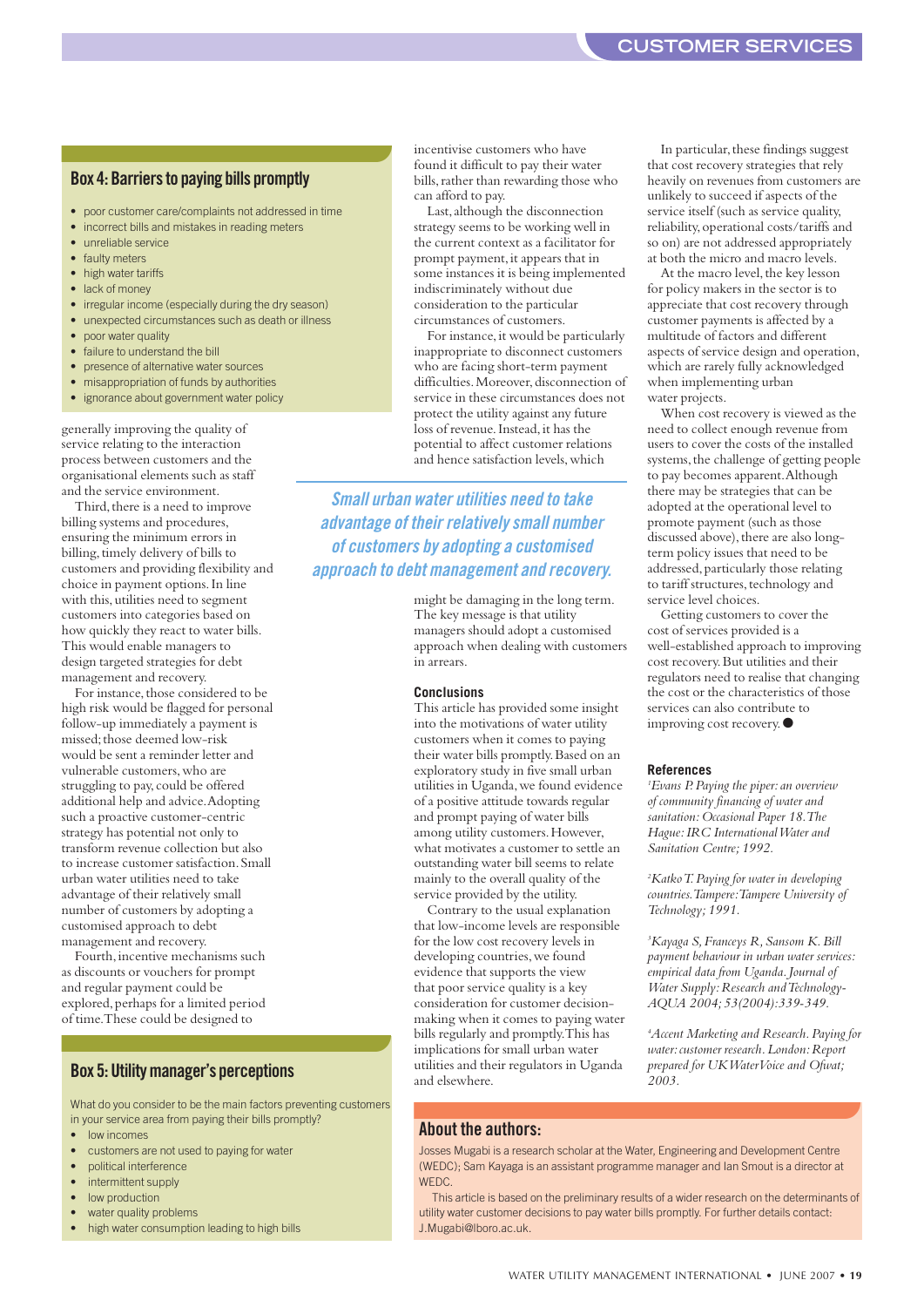# <span id="page-19-0"></span>**Water and liberalisation of services:** European scenarios

European Union policy is directed at increasing competition in industries with network infrastructure. A recent assessment looked at the challenges of implementing this policy in the water sector. **JEREMY ALLOUCHE** describes the findings, which are the subject of a new book from IWA Publishing.

Inderstanding the major **challenges relating to private sector participation and liberalisation of water services provision and comparing the water supply and sanitation sectors with other network industries is crucial at a time when the Directorates General of the European Commission are discussing possible extension of internal market rules to the water sector, following the same model as other network industries.**

The European Union is responsible for ensuring that competition in the European internal market is not distorted. Underlying this is its aim of creating an internal European market in terms of goods, services and people as defined in the Treaty of Rome and subsequent treaties. Until well into the 1980s, the European economic integration process largely ignored the network industries. However, new economic theories and experiences in countries across the world led the Commission to reconsider its position, and it decided to open up competition in these specific sectors.

This strategy was based on the idea that by separating the network infrastructure (transmission lines for electricity, water pipes for the water supply industry, or cables for telecommunications) from the services provided over this infrastructure, it would be possible to introduce new forms of competition. The Commission is pursuing a pro-competitive policy, which would involve enabling third party access to networks, a process that has had a considerable impact on the management of network industries.

Two different models describe and forecast the evolution of network industries. The first is based on the assumption that network industries are no different to any other industry, and consequently the final outcome of their liberalisation is that they will be governed by general competition rules

(that is, not by sector regulation). From this perspective, it has been suggested that the opening up of network industries to competition has paved the way for potentially replacing the traditional regulatory paradigm with

#### **Two different models describe and forecast the evolution of network industries... In the light of the findings, it is possible to ask whether the water supply and sanitation sector is likely to evolve towards one of these models.**

competition policy. Some authors defend the need to introduce more competition in the water supply and sanitation sector, reducing regulation both in scale and scope (for instance Robinson, 1997: 167).

The second model, the 're-regulation' approach, is based on the assumption that the gradual introduction of competition will not make it possible to reduce the intensity of regulatory control. According to this view, regulation is not a transitional period but an end state in itself. Neither of these approaches underconsiders the specifics of different network industries but both of them believe that the liberalisation process will lead to a common outcome.

#### **Models of network industry evolution**

In this context, water supply and sanitation services have usually been depicted as one of the last remaining networks to be completely transformed and, as such, they are seen as being in a preliminary stage of this evolution. In the light of the findings of a new book from IWA Publishing (see box), it is possible to ask whether the water supply and sanitation sector is likely to evolve towards one of these models.

This book, which is the result of a large European research project, aims to answer all these questions and look at the extent to which the sector is

likely to evolve. In doing this, six possible scenarios for the water supply and sanitation sectors are identified:

- scenario 1: delegation of contracts and strong regulation
- scenario 2: delegation of contracts and extreme competition
- scenario 3: outsourcing
- scenario 4: regulated monopoly
- scenario 5: direct public management • scenario 6: community management

In the light of these six scenarios, it can be seen that only two correspond to the models identified for network industries. The first, delegated contracts and strong regulation, recognises the need for regulation despite competition. It clearly corresponds to the second model presented above. The second, delegation of contracts with extreme competition, follows the model of increased competition.

Both of these scenarios are influenced by a key driving force, that is, the desire to introduce more competition. In fact, this reveals the main assumption in network industry literature – competition, at least in the long-term, is always possible for every sector and only technical barriers slow down this process. This may be proved to be wrong, at least for water supply and sanitation. Indeed, even these two scenarios do not consider the idea of third party access as it has clear limits in the water supply sector. None of them actually corresponds to the deregulation or re-regulation models described above.

The four remaining scenarios follow different paths. Their main features are not necessarily based on competition but a combination (or not) of the perceived specific issues of water service provision compared to other network industries and/or the modernisation of management methods. By modernisation of management methods, we mean increasing the professionalism and autonomy of the various services provided by water and sanitation operators, as well as improving accountability and defining clear responsibilities within the organisational setup.

The third scenario, outsourcing, is probably the best illustration of this process, at least in terms of increasing professionalism and defining responsibilities. All the services are clearly defined and separated in order to get the benefit of using firms and/or individuals that specialise in these areas. In this scenario, it is possible to have a strong combination of private and public actors, each contributing according to their specific expertise.

In the fourth scenario, the regulated monopoly, one of the main features is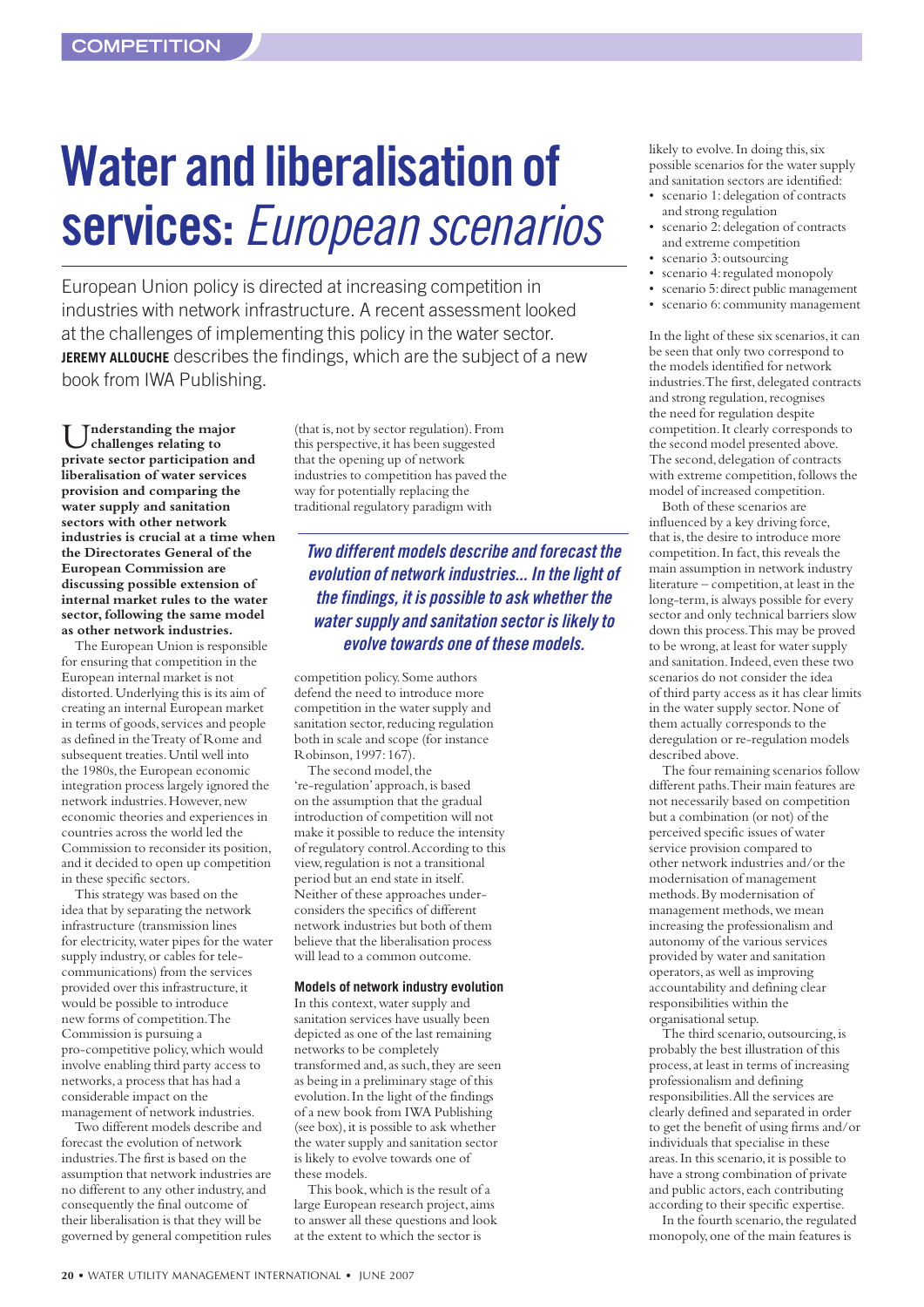increasing the autonomy of the operators, which is directly related to the modernisation of management methods. In the fifth scenario, direct public management, new measures such as separating the accounting system also contribute to this so-called modernisation of management methods. Finally, in the last scenario, the community management scenario, modernisation of management methods is triggered by the introduction of decentralised technologies, leading to a greater degree of responsibility for the different users.

According to the scenarios identified in the book, there are many indicators that the water supply and sanitation sector may not follow the same path as other network industries, for which there are three reasons. The first one relates to the limits of introducing competition in this sector. Compared to other network industries, the main form of competition is competition for the market (as opposed to competition within the market). There is a tendency to opt for shorter term contracts to introduce more competition, but the limits of this form of competition are clear-cut.

Another possible form of competition in water supply and sanitation is comparative competition. Germany, Italy, The Netherlands and the UK have already introduced this type of competition. The logic behind it is that competition by comparison is useful in stimulating the underperforming companies to emulate those that are performing better. However, some specialists emphasise that such a system is not very successful as it is very difficult to standardise sufficiently to make cross-company comparison useful.

In addition, many specialists are sceptical about the real possibilities of introducing competition in the market. England and Wales have introduced compulsory third-party access to the water networks for the supply of industrial customers following the adoption of the Water Act 2003. In this Act, several methods are set out in order to increase competition in water supply and sanitation management, namely inset appointments, cross-borders supplies, connection agreements and common carriage. However, the first results seem to indicate that the possibilities and dynamics of this type of competition are restricted, at least for the moment.

Overall, the scope for competition in this sector is very limited compared to other sectors. The second reason why the water and sanitation sector may not follow the same route as other network industries is the lack of any

#### **New book: Water and liberalisation: European water scenarios**

Establishing an understanding of the general evolution of the water supply and sanitation sectors in Europe is the purpose of a new book from IWA Publishing called Water and liberalisation: European water scenarios. In particular, it aims at analysing the major challenges pertaining to private sector participation and liberalisation, and to compare the sectors with other network industries.

The book is in two main parts: the first one describing the water supply and sanitation sectors today in Europe; and the second one focusing on possible scenarios for the evolution of the water sector, and their main implications in social, economic, and environmental terms. The book concludes with the main theoretical contribution of our project in the field of water management. More precisely, part one provides a clear picture of the main dynamics of the water supply and sanitation sectors in Europe, and it is divided into four chapters.

Chapter I presents a framework designed for analysing the sector's market structure and dynamics. Then this framework is applied to single out distinctive markets within it. Four closely interrelated markets are identified and their relevant driving forces to change analysed – the market for drinking water and sewerage services, the market for suppliers, the market for abstraction and discharge, and the market for delegated contracts. The chapter's conclusion assesses the main characteristics of all markets, and an overview of their limits and scope.

Chapter II features a comparative policy analysis of the legislation at national level. It aims to present common trends and differences in the current administrative regulatory frameworks that govern the sector at national level in EU member states including Belgium, Germany, Spain, England and Wales, France, Italy, The Netherlands, Portugal and Sweden. These countries were selected because they are representative of the main water policies conducted in Europe. By taking into account the most different institutional arrangements, water situations and political systems, the comparative study seeks to isolate the relative influences of the different dimensions on the evolution of sector policies.

The following two chapters look in more depth at the two most important actors in the water sector in Europe, namely the different types of operators and the European Commission. Chapter III explores whether the current EU policy for water standards, resources management and liberalisation of network industries could constitute a general framework for analysing the possible evolution of the sector in terms of liberalisation, while Chapter IV describes the different types of European water and sanitation service operators, and analyses their strategies.

Part two focuses on the future evolution of the water supply and sanitation sectors in Europe, and comprises five chapters. Chapter V integrates the main dynamics of the sector markets identified in part one in formulating likely European water scenarios. This set of contrasting scenarios represents what is plausible, not necessarily what is either desirable (that is, normative) or probable (that is, trend based).

Chapter VI addresses the economic implications of these scenarios. It aims at going beyond analysis of the traditional indicators for financial-economic performance by addressing the degree of effectiveness and efficiency with which the sector systems, under the various scenarios, are able to respond and react to various diverging societal and environmental demands.

Chapters VII and VIII analyses the environmental and social implications of each of the six scenarios on the basis of a set of sustainable water management criteria. One of the key aspects concerns the incentives that the institutional and management framework of the scenarios sets in terms of sustainable water management.

Chapter IX addresses the main cross-cutting issues within each scenario. It provides a discussion of the main regulatory issues characterising private sector participation and develops an assessment model aiming at evaluating the outcomes of alternative scenarios, considering environmental, economic and social aspects.

**Water and liberalisation: European water scenarios. Editors: Matthias Finger, Jeremy Allouche and Patrícia Luís-Manso, European Commission Community Research, London. IWA Publishing, 2007. ISBN: 1843391139. Pages: 264. Price: £65.00 / \$130.00 /** €**97.50 (IWA members price: £48.00 / \$96.00 /** €**72.00). This book can be ordered on the IWA Publishing website, www.iwapublishing.com.**

> major technological innovations altering the structure of the industry, as has been the case in other sectors. This is linked to the scope of competition. With major innovations, the current situation in the water sector could radically change. For example, if filters could allow people to make good quality drinking water from lower quality drinking water coming from the grid at a low cost, it would then be economically viable to build a national grid, shared by a number of drinking water companies which could sell the filters and provide other services for customers at competitive prices. Finally, the main network

industry theories also considerably underestimate the specific perception people have of water compared to the other network services. In the minds of many peoples water is (still) something very special, and as such reflects an ancestral view of our civilisation's relationship with one of its most vital resources: water, it is said, is an essential good, something that humans and cultures rely on for their existence and development, not to mention the fact that water also has religious meaning. In short, water, in overall perception, remains public and special, something that cannot be commodified, commercialised, or traded.  $\bullet$ 

#### **About the author:**

Dr Jeremy Allouche is with the Swiss Federal Institute of Technology in Lausanne, Switzerland. Email: jeremy.allouche@epfl.ch.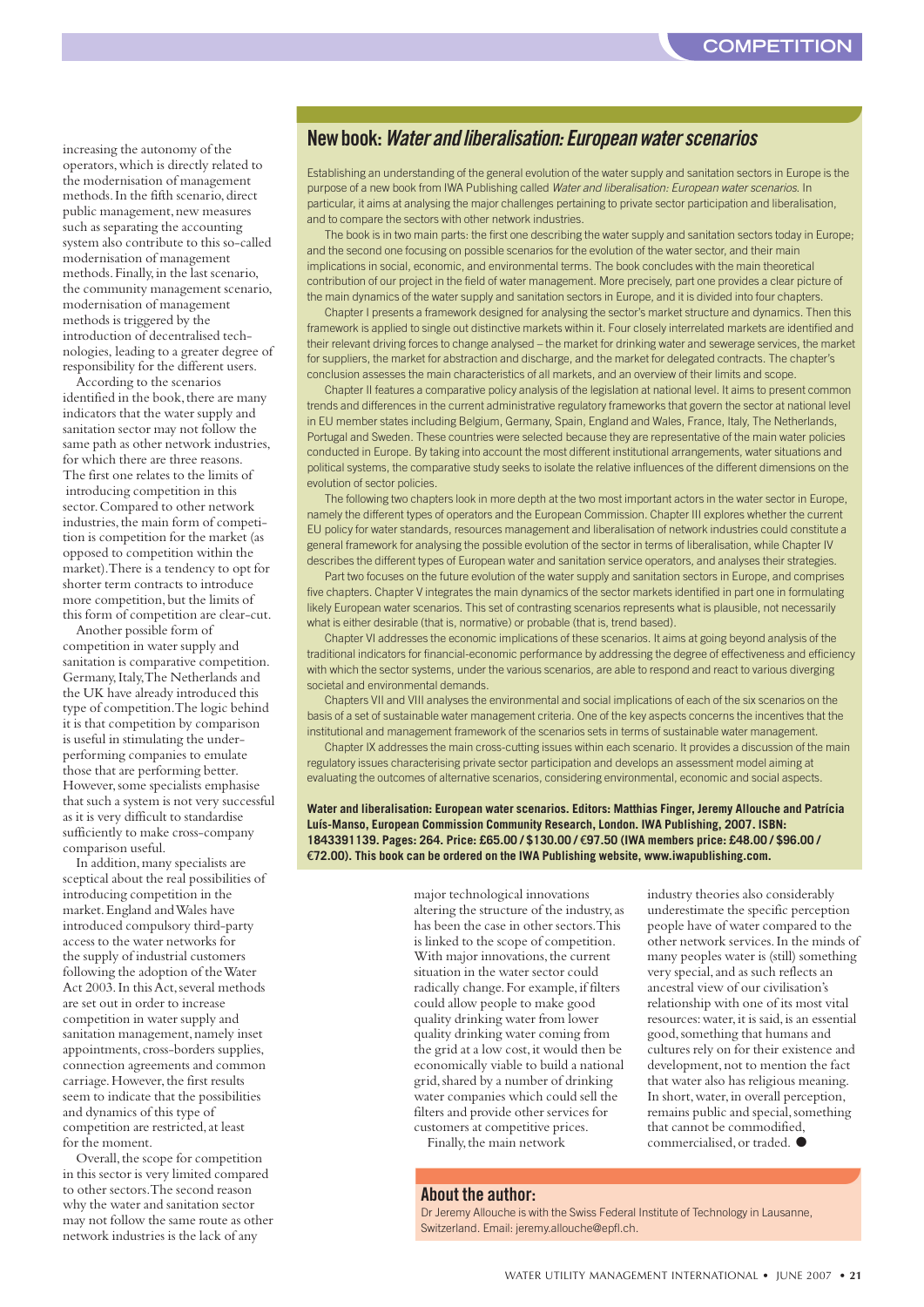## <span id="page-21-0"></span>Institutional governance and regulation of water services

Some of the major challenges in successfully providing good water services lie in understanding the sector's key basic governance and regulatory needs. **MICHAEL ROUSE**, author of a forthcoming book on governance and regulation, looks at the issues and solutions.

W**hy is it that the provision of water services is one of the most important of all government functions, yet so often the policies and governance structures necessary for their effective delivery are not in place? My view is that it is a complex subject but one in which the normal market drivers do not exist. Although there are attempts being made now to introduce direct competition into water supply, water services are a monopoly. This is due to the limitation of having just one distribution system, for both cost and logistical reasons.** 

Monopolies have to be either public functions or publicly-regulated functions. The complexity lies in the governance and regulation of these public functions. I see a number of key elements for success, which are critical for both developed and developing countries although their application may be different. In this short article it is not possible to cover any subject in depth, but I will try to give an appreciation of some of the most important aspects.

#### **Important policy matters**

There are a number of important highlevel policy issues:

- there should be an integrated approach to policy and planning of water and sanitation services, prefer ably within one government depart ment, or with a designated lead department having the authority to lead and coordinate
- policy, regulation and delivery should be separated to give focus to the application of the required expertise, and to provide transparency. This requires governments to establish policies and then to allow independent regulators to implement and monitor them
- implementation of policies requires

an integrated planning and tariff setting process managed by an independent regulator. This ensures a sense of realism within governments about what is achievable and affordable

- there can be a dilemma regarding the scale of operations, with the need for units large enough to attract high quality management, yet devolved from central government to allow local public participation. However, decentralisation is not about scale of operations but rather allowing local management to operate without political interference
- for sustainable services, there should be a policy of full-cost recovery. Generally, a move to full-cost recovery requires a well-structured transitional phase with effective public participation

The above issues pose very difficult changes for many governments. In particular, because government ministers feel responsible for water services, they believe that they have to retain direct control. This means that they are reluctant to release control of regulation and operations, with the consequence that they interfere in the operation of both.

Their inputs are no doubt well-meaning, but often they lead to operations being unsustainable. The most common example is the unwillingness, due to likely public reaction, to allow tariff increases even though they are essential for sustainability (see box). Another is requiring utilities to retain or take on staff to reduce unemployment. Such actions are in one sense laudable, but they result in increasingly inadequate water services, to the detriment of the population, especially the poor.

Also, experience tells us that generally government personnel are not good at managing operations. These personnel incline towards policy



development and not the day-to-day minutiae of utility operations. Efficient operation of utilities with a focus on delivery requires different skills to policy determination. The above and other matters, such as the need for policy on how sanitation provision should be approached, suggest the need for national water and sanitation plans. In considering the needs of developing countries, such plans are proposed in the UNDP Human Development Report 2006.

#### **Regulation and regulators**

My definition of regulation is the process of interpreting and implementing laws, policies and regulations, to achieve the intended objectives. World Bank Explanatory Notes give a definition of economic regulation as 'the rules and organisations that set, enforce and change the allowed tariffs and service standards for service providers'.

These definitions refer to the function of regulation, and not to the way in which it is carried out. Some people advocate self-regulation. This has been successful in some parts of the world through associations: a good example is the Tankering guidelines being developed in Ghana. However, it is the form of regulation practised generally by local authorities, where so often it has failed to produce efficient and sustainable water services. The main reason for this is the setting of water charges for political expediency rather than objectively, based on operational requirements

It is also suggested that there can be 'regulation by contract'. Certainly, contracts define what has to be delivered, and the associated financial provisions. However, water service contracts are usually made between a city authority responsible for water services and a service supplier. There is no independent scrutiny and little transparency. Should there be failures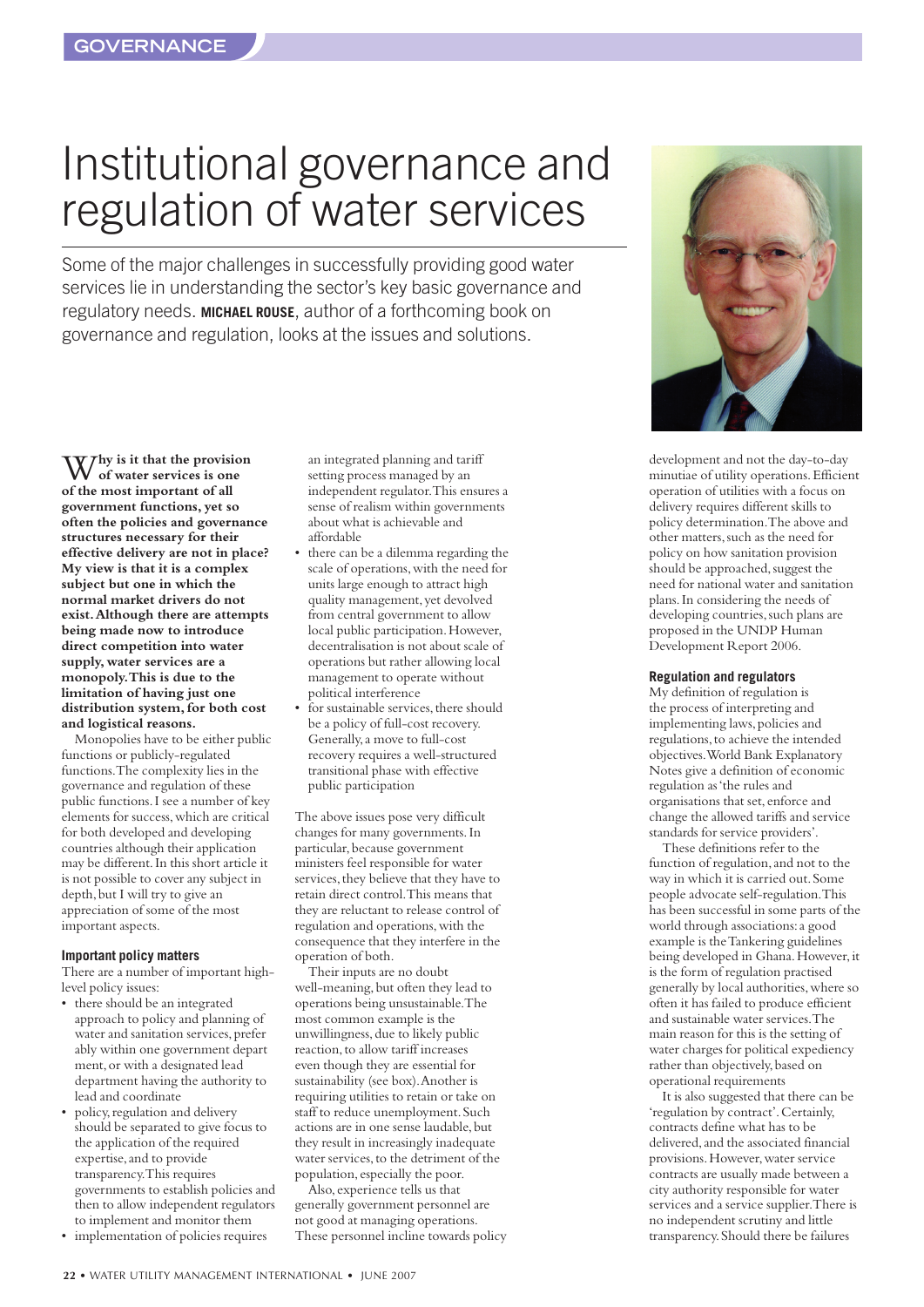leading to recrimination between the parties, the only recourse is arbitration.

Studies of failures, for example in Atlanta in the US, show that cities had unrealistic expectations and that service providers either failed to obtain a good understanding of the operational circumstances, or hoped to renegotiate later. To avoid these pitfalls there is a need for an independent body to set down the conditions on which contracts are based, and to manage contract reviews to take into account changed conditions.

The value of independent regulators is becoming increasingly recognised by governments, whether for private or public sector operations. A good example is the state of Victoria in Australia, which is served wholly by public sector utilities. Initially, independent regulation was considered to be unnecessary, but subsequently the need for independence in tariff setting was recognised.

I believe that this growing recognition is partly due to governments wishing to avoid being seen as responsible for tariff setting, but because regulation requires special skills and experience. The most developed regulatory systems are in the UK for both private sector regulation (England and Wales), and public sector regulation (Scotland), and in Chile. In developing countries, the most effective model is in Zambia, where it has been demonstrated that effective regulation can be achieved at low cost.

#### **Financing and cost recovery**

Most water service operations in the world are under-funded because there is low cost recovery from charges, and generally subsidies are insufficient to make up the difference between revenue income and that needed to maintain the infrastructure. This situation results in deteriorating water services (see box).

The usual argument against full-cost recovery is that it would adversely affect the poor. The reality is that in many parts of the world, the inadequate service arising from inadequate revenue has a much more serious impact on many of the poor, who are not connected to the public supply system and have to rely on water vendors. They can pay up to 25 times the cost of tap water for sufficient, doubtful quality water just to survive.

The concern for the poor should be about the method of payment. The poor live 'day by day' and are unable to save. They are able to pay on a daily basis (they pay water vendors for each purchase) but are unable to save up to pay monthly or quarterly bills. They need assistance with access connection charges, and 'pay as you go' schemes through the use of prepayment meters or by some means of small regular payments. Prepayment meters provide the opportunity to include a lifeline tariff specifically aimed at the poor.

Concern for the poor is not limited to developing countries. Some countries, for example Northern Ireland, have set a limit on water service payments of not exceeding 3% of disposable income. I do not know whether that is an appropriate figure. I wonder how much of disposable income goes on mobile phone use in developed countries. A 3% limit in developing countries for this most basic need is not realistic, and would be counter-productive in that it would reduce the prospect for full-cost recovery. The consequence would be continuing deterioration of services, with the poor suffering most.

A lack of understanding of the needs and situation of the poor has also led to government decisions to ban disconnection of services for nonpayment. This has resulted in an increasing level of non-payment, with the suggestion that it is not a matter of not being able to pay, but rather many choosing not to pay. Ultimately this affects the charges of those who do pay, and puts sustainability of services at risk. South Africa, which has gone further than most countries in making provision for the poor, has recognised that unless there is the threat of cut-off, people will choose not to pay. There is a need for a safety net for those who genuinely cannot pay. In parts of India, there is free water from public standpipes financed out of revenue from those who have a house connection.

In most parts of the world, decades of insufficient cost recovery have resulted in a lack of maintenance and refurbishment of the infrastructure, resulting in high leakage levels and a need for a substantial increase in investment in system replacement for many years to come. In England and Wales, prior to privatisation in 1989, there were at least 40 years of underinvestment in the infrastructure. This is reflected in undesirable leakage levels, such as those currently found in London.

This cannot be solved overnight, largely due to logistical reasons – systems have to continue to operate during refurbishment, and transport considerations limit the number of streets that can be dug up at any one time. A useful measure of the scale of the underground structure is to imagine putting all the water mains in the UK end to end – they would go round the world six times.

In developing countries the consequences of deterioration due to lack of refurbishment are much worse. For example in Ghana, system deterioration has resulted in increased leakage and the inability of the system to meet growing demand. The consequence has been less frequent

#### **The case for water service reform**

I do not know who was the originator of the 'vicious circles' shown below, but that person should take a bow to the accompaniment of a fanfare of trumpets. The circles are self-explanatory and require no additional comment, other than to raise the question as to which aspect is the ultimate cause.

I think it likely that water charges, plus subsidies, have generally been too low to adequately maintain the infrastructure. This resulted in a deteriorating service, which in turn resulted in discontented consumers and lower revenue. A deteriorating service followed, ad infinitum.